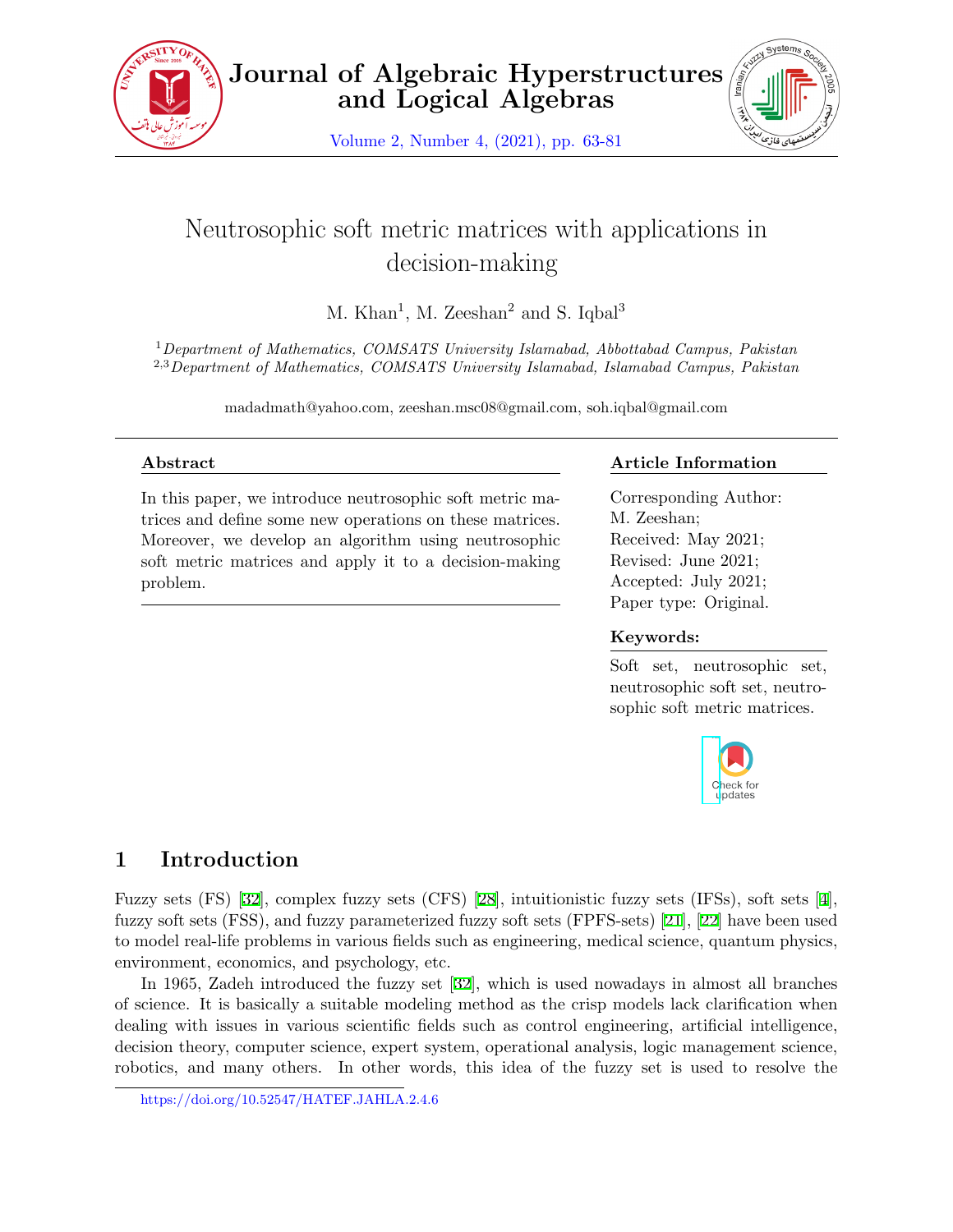unpredictable problems that exist in models that reflect the phenomena of real life. Maiers and Sherif [[19](#page-17-3)], in their index of fuzzy applications, listed more than twelve subject areas, including decision-making, engineering, economics, and operational analysis, based on the literature available on the subject. The concept of IFSs, which are generalizations of FS, is given in [[4](#page-16-0)]. An IFS has both membership and membership degrees. Fuzzy parameterized fuzzy soft sets (FPFS-sets) [[21](#page-17-1)], [[22\]](#page-17-2) is the extension of an FS and soft set. The FPFS set preserves both elements and parameters to an appropriate membership degree. Ramot et, al., [\[28](#page-17-0)] introduced the notion of a complex CFS, the extension of the fuzzy set. A CFS membership function has all the values in the unit disk. A complex fuzzy set is used to describe two-dimensional phenomena and plays a significant role in periodic phenomena.

The notion of a neutrosophic set (NS) was given by Samarandache [[30](#page-17-4)], [[31\]](#page-18-1). An NS is the generalization of a crisp set, FS and IFS. The membership of truth (TM) and falsehood (FM) and indeterminacy (IM) are independent in NS. The role of indeterminacy is very important for decision-making problems. In several areas, such as decision-making problems, medical diagnosis, image processing, educational problems, and dispute resolution, an NS and its extensions play a critical role.

Soft set theory has enhanced its potentiality since its introduction by Molodtsov [[26\]](#page-17-5). On the basis of several soft-set operations introduced in [\[2\]](#page-16-1), [\[23](#page-17-6)], [\[24](#page-17-7)], some additional properties and algebra can be found in [\[1\]](#page-16-2). The soft semirings [[13\]](#page-17-8) were introduced by Feng et, al., an adjustable approach to fuzzy soft sets-based decision making can be found in [[12](#page-16-3)] by means of level soft sets. We can found some new ideas combined with rough sets and fuzzy sets in [\[14](#page-17-9)], [[15](#page-17-10)]. Aygunoglu et, al., introduced the fuzzy soft groups [[5](#page-16-4)].

By introducing a new idea called neutrosophic soft set, Maji [[20](#page-17-11)] combined the notion of soft set and neutrosophic set together and offered an application of neutrosophic soft set to the problem of decision making. Recently, the properties and applications on the neutrosophic soft sets have been studied increasingly [[6](#page-16-5)], [\[7\]](#page-16-6), [[10\]](#page-16-7), [[11\]](#page-16-8). Karaaslan [\[17](#page-17-12)] filled the gaps of the Maji's neutrosophic soft set [[2](#page-16-1)] definition and operations redefining the concept of neutrosophic soft set and operations between neutrosophic soft sets. Jha et, al., [[16](#page-17-13)] proposed a model for stock trend prediction based on neutrosophic soft set (NSS). The bipolar neutrosophic soft sets notation, which combines soft sets and bipolar neutrosophic sets, was developed by Ali in [[3](#page-16-9)]. They introduced a bipolar neutrosophic soft operator aggregation of a bipolar neutrosophic soft set and developed a bipolar neutrosophic soft set decision-making algorithm. Qamar et, al., [[27\]](#page-17-14) gave the notion of Q-neutrosophic-set aggregation operator and use it to develop an algorithm for using a Qneutrosophic soft set in decision-making issues. Saqlain et, al., [[29\]](#page-17-15) proposed an algorithm based on accuracy function under a neutrosophic soft set environment and used this proposed technique in decision-making problems. Moreover, Manna et, al., [\[25](#page-17-16)] offered a complex neutrosophic soft VIKOR approach to get a compromise optimal solution for single as well as multiple decision-maker based problems.

Cağman and Enginoğlu have implemented soft matrices and have investigated the different properties of the matrices. They have developed a soft max-min decision-making algorithm that can be used as a useful tool for uncertainty-related issues [[8](#page-16-10)]. In addition, fuzzy soft matrices have been introduced along with the fs-max-min decision-making method, which can be used successfully in decision-making problems that contain ambiguity [\[9\]](#page-16-11). In fact, they gave a new direction for fundamental work as well as applications in the theory of soft sets and fuzzy soft sets. Madad et, al., [[18\]](#page-17-17) introduced complex fuzzy soft matrices and defined some new operations on these matrices. Moreover, they developed an algorithm using complex fuzzy soft matrices and applied it to a decision-making problem in signal processing.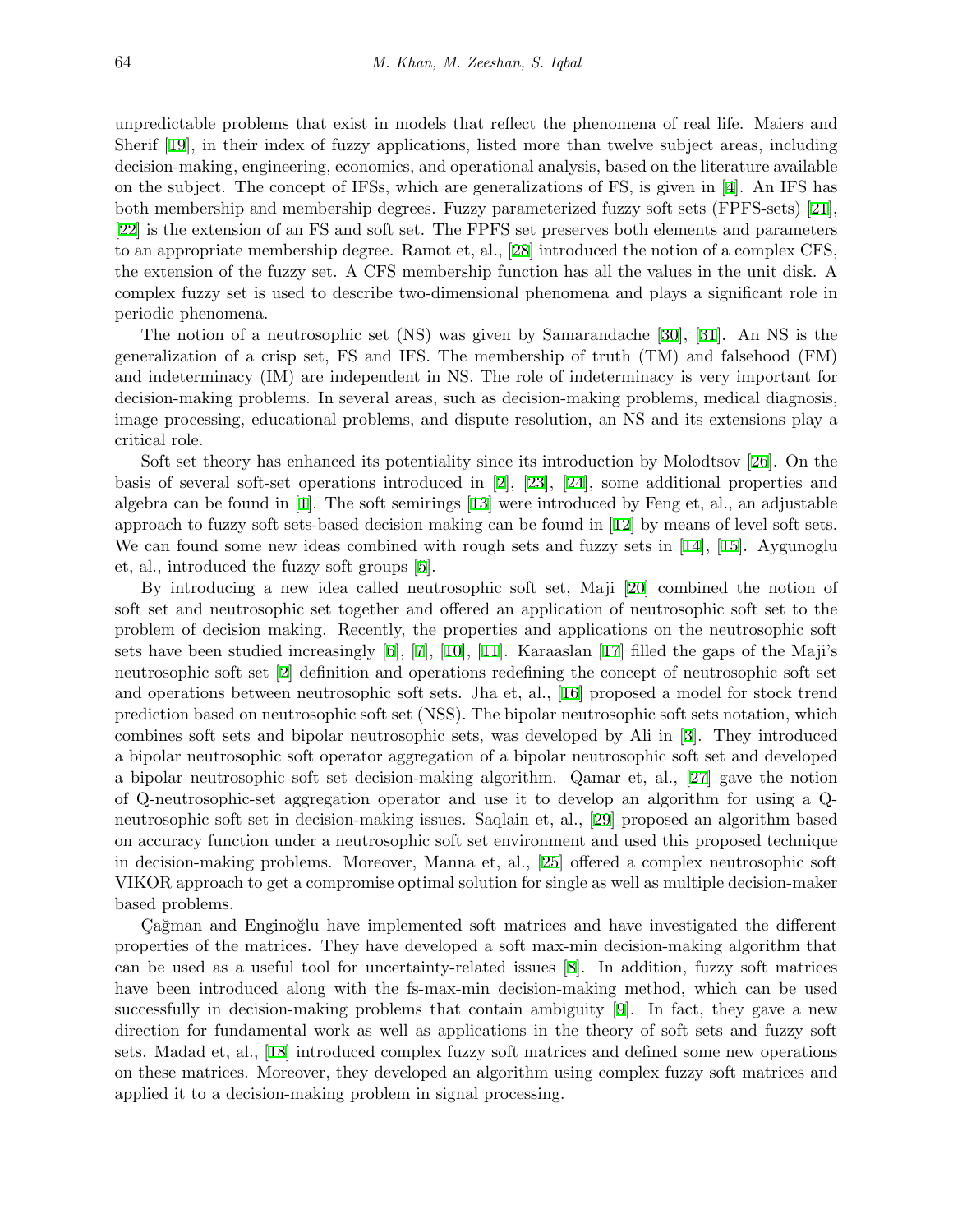In decision-making problems, the use of soft matrices approaches is ubiquitous. The purpose of this article is two-fold. The first half aims to present the theoretical foundations of the neutrosophic soft metric matrix. These theoretical foundations contain the operations such as union, intersection, complement, difference, symmetric difference, etc on neutrosophic soft metric matrices. The second half aims to present these theoretical foundations and key techniques in decision-making problems and discuss the principle of the neutrosophic soft metric matrices in a coherent manner. The purpose of these innovative concepts is, to provide a new approach with useful mathematical tools to address the fundamental problem of decision-making. Neutrosophic soft metric matrix is the generalization of the fuzzy soft matrix. Although the degree of truth, false, and intermediate membership functions are implemented here, resulting in the better choice in decision-making problems. The generality of the neutrosophic soft metric matrix is given special importance, illustrating how many interesting optimization decision-making problems can be formulated as a problem of the neutrosophic soft metric matrix. These applied contexts provide solid evidence of the wide applications of the neutrosophic soft matrices approach to model and research decision-making problems. This article will stimulate the interest in the neutrosophic soft matrix and its application in decision-making problems.

In this paper, we introduce neutrosophic soft metric matrices and define some new operations on these matrices. Moreover, we develop an algorithm using neutrosophic soft metric matrices and apply it to a decision-making problem.

### **2 Preliminaries**

We will discuss here the basic set-theoretic operations and laws of neutrosophic soft metric matrices and also discuss particular examples of these operations and laws.

**Definition 2.1.** [\[26](#page-17-5)] *Let U be an initial universe set and E be a set of parameters. Let P*(*U*) *denotes the power set of*  $U$ *. Consider a nonempty set*  $A, A \subset E$ *. A pair*  $(F, A)$  *is called a soft set over*  $U$ *, where*  $F$  *is a mapping given by*  $F : A \rightarrow P(U)$ *.* 

**Definition 2.2.** [\[30\]](#page-17-4) *A neutrosophic set N on the universe of discourse X is defined as*  $N = \{ \langle \rangle$  $x, T_N(x), I_N(x), F_N(x) > x \in X$  where  $T, I, F: X \to ]-0, 1^+[$  and  $-0 \le T_N(x) + I_N(x) + F_N(x) \le$ 3 +*.*

From a philosophical point of view, the neutrosophic set takes the value from real standard or non-standard subsets of ]*−*0*,* 1 <sup>+</sup>[. But in real-life applications in scientific and engineering problems, it is difficult to use a neutrosophic set with the value from a real standard or a non-standard subset of ]*−*0*,* 1 <sup>+</sup>[. Hence we consider the neutrosophic set which takes the value from the subset of [0*,* 1].

**Definition 2.3.** [[20\]](#page-17-11) *Let U be an initial universe set and E be a set of parameters. Consider A ⊂ E. Let P*(*U*) *denotes the set of all neutrosophic sets of U. The collection* (*F, A*) *is termed to be the soft neutrosophic set over*  $U$ *, where*  $F$  *is a mapping given by*  $F: A \rightarrow P(U)$ *.* 

### **3 Neutrosophic soft metric matrix theory**

In this section, we introduce a new concept of a neutrosophic soft metric matrix.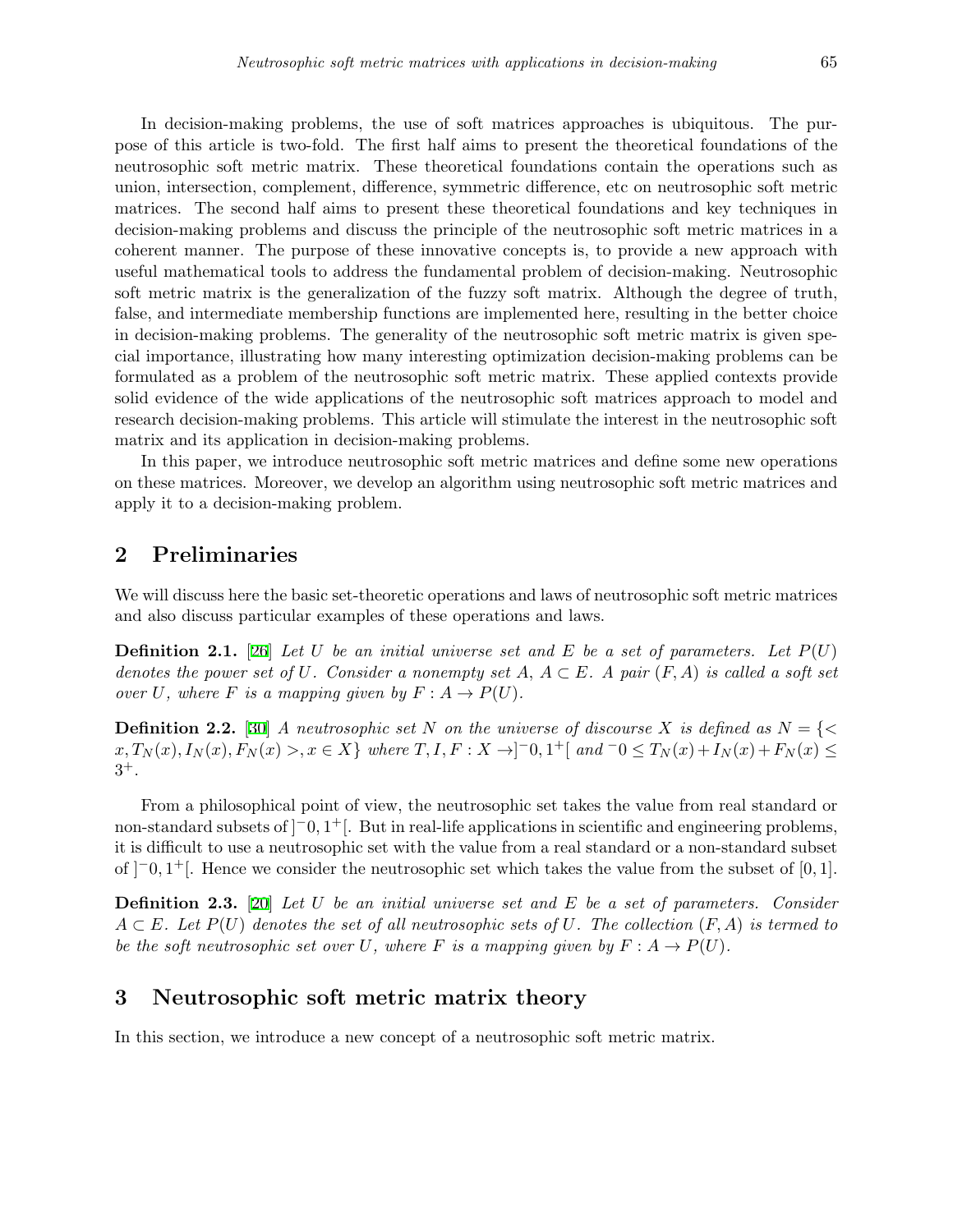#### **3.1 Neutrosophic soft metric matrix**

Let  $U = \{h_1, h_2, ..., h_n\}$  be a universal set. Let  $E = \{e_1, e_2, ..., e_n\}$  be the set of parameters. If  $A \subset E$ , then  $(\epsilon_{\lambda_i}, A_i)$  represents a neutrosophic soft set over *U*, where  $\epsilon_{\lambda}$  is a mapping given by  $\epsilon_{\lambda}$ :  $A \to P(\lambda_U)$ , where  $P(\lambda_U)$  denote the power sets of neutrosophic soft sets. Define  $d_{h_i}: \epsilon_{\lambda} \to C^U$ , where  $C^U$  denotes the set of all fuzzy subsets and  $P(C^U)$  denotes the power set of  $C^U$ . Then the neutrosophic soft set can be expressed in matrix form as  $[X_{m \times n'}] = [d_{h_i}]_{m \times n'}$  for  $i = 1, 2, 3, ..., n$ where

$$
d_{h_i}(\epsilon_\lambda(e_i), \epsilon_\lambda(e_j)) = \begin{cases} d_{h_i}(\epsilon_\lambda(e_i), \epsilon_\lambda(e_j)) & \text{if } e_i, e_j \in A \\ 0 & \text{otherwise} \end{cases}.
$$

The columns  $C_1, C_2, ..., C_m$  are labelled by the metrics  $d_{h_1}, d_{h_2}, ..., d_{h_m}$ .

#### **3.2 Representation of neutrosophic soft metric matrix**

The neutrosophic soft metric matrix is represented by the following:

|                      | $\mathsf{d}_{h_1}(\epsilon_\lambda(e_1),\epsilon_\lambda(e_1))$<br>$d_{h_1}(\epsilon_{\lambda}(e_1), \epsilon_{\lambda}(e_2))$ |                                                                                                                                                                                                 |  | $d_{h_2}(\epsilon_{\lambda}(e_1), \epsilon_{\lambda}(e_1))$ $d_{h_m}(\epsilon_{\lambda}(e_1), \epsilon_{\lambda}(e_1))$<br>$d_{h_2}(\epsilon_{\lambda}(e_1), \epsilon_{\lambda}(e_2))$ $d_{h_m}(\epsilon_{\lambda}(e_1), \epsilon_{\lambda}(e_2))$ |
|----------------------|--------------------------------------------------------------------------------------------------------------------------------|-------------------------------------------------------------------------------------------------------------------------------------------------------------------------------------------------|--|----------------------------------------------------------------------------------------------------------------------------------------------------------------------------------------------------------------------------------------------------|
|                      |                                                                                                                                |                                                                                                                                                                                                 |  |                                                                                                                                                                                                                                                    |
| $[X_{m \times n}] =$ |                                                                                                                                |                                                                                                                                                                                                 |  |                                                                                                                                                                                                                                                    |
|                      | $d_{h_1}(\epsilon_{\lambda}(e_1), \epsilon_{\lambda}(e_l))$<br>$d_{h_1}(\epsilon_{\lambda}(e_2),\epsilon_{\lambda}(e_1))$      |                                                                                                                                                                                                 |  | $d_{h_2}(\epsilon_{\lambda}(e_1), \epsilon_{\lambda}(e_l))$ $d_{h_m}(\epsilon_{\lambda}(e_1), \epsilon_{\lambda}(e_l))$<br>$d_{h_2}(\epsilon_\lambda(e_2),\epsilon_\lambda(e_1))$ $d_{h_m}(\epsilon_\lambda(e_2),\epsilon_\lambda(e_1))$           |
|                      | $d_{h_1}(\epsilon_\lambda(e_2),\epsilon_\lambda(e_2))$                                                                         |                                                                                                                                                                                                 |  | $d_{h_2}(\epsilon_\lambda(e_2), \epsilon_\lambda(e_2))$ $d_{h_m}(\epsilon_\lambda(e_2), \epsilon_\lambda(e_2))$                                                                                                                                    |
|                      |                                                                                                                                |                                                                                                                                                                                                 |  |                                                                                                                                                                                                                                                    |
|                      |                                                                                                                                |                                                                                                                                                                                                 |  |                                                                                                                                                                                                                                                    |
|                      |                                                                                                                                | $d_{h_1}(\epsilon_{\lambda}(e_2), \epsilon_{\lambda}(e_l)) \ d_{h_2}(\epsilon_{\lambda}(e_2), \epsilon_{\lambda}(e_l)) \ldots \ldots d_{h_m}(\epsilon_{\lambda}(e_2), \epsilon_{\lambda}(e_l))$ |  |                                                                                                                                                                                                                                                    |
|                      |                                                                                                                                |                                                                                                                                                                                                 |  |                                                                                                                                                                                                                                                    |
|                      |                                                                                                                                |                                                                                                                                                                                                 |  |                                                                                                                                                                                                                                                    |
|                      | $d_{h_1}(\epsilon_{\lambda}(e_l),\epsilon_{\lambda}(e_1))$<br>$d_{h_1}(\epsilon_\lambda(e_l),\epsilon_\lambda(e_2))$           |                                                                                                                                                                                                 |  | $d_{h_2}(\epsilon_{\lambda}(e_l), \epsilon_{\lambda}(e_1))$ $d_{h_m}(\epsilon_{\lambda}(e_l), \epsilon_{\lambda}(e_1))$<br>$d_{h_2}(\epsilon_\lambda(e_l),\epsilon_\lambda(e_2))$ $d_{h_m}(\epsilon_\lambda(e_l),\epsilon_\lambda(e_2))$           |
|                      |                                                                                                                                |                                                                                                                                                                                                 |  |                                                                                                                                                                                                                                                    |
|                      |                                                                                                                                |                                                                                                                                                                                                 |  |                                                                                                                                                                                                                                                    |
|                      | $(d_{h_1}(\epsilon_\lambda(e_l),\epsilon_\lambda(e_l))$                                                                        |                                                                                                                                                                                                 |  | $d_{h_2}(\epsilon_{\lambda}(e_l),\epsilon_{\lambda}(e_l))$ $d_{h_m}(\epsilon_{\lambda}(e_l),\epsilon_{\lambda}(e_l))$                                                                                                                              |

The metric *d* is defined by

$$
d_{h_i}(\epsilon_\lambda(e_k), \epsilon_\lambda(e_l)) = \frac{1}{3} [T_{h_i}^{e_k} - T_{h_i}^{e_l} | + | I_{h_i}^{e_k} - I_{h_i}^{e_l} | + | F_{h_i}^{e_k} - F_{h_i}^{e_l} | ]
$$
 for all  $i, j, k = 1, 2, ..., n$ .

**Example 3.1.** Suppose there are three houses under consideration, namely the universes  $U =$  ${h_1, h_2, h_3}$  *and*  $E = {e_1, e_2, e_3}$  *be the set of parameters where*  $e_1$  *stands for "near to town",*  $e_2$ *stands for "beautiful", e<sub>3</sub> <i>stands for "expensive".* Assume that  $A = \{e_1, e_3\}$  be a subset of E. *Suppose that*

$$
\epsilon_{\lambda}(e_1) = \{ \langle h_1, 0.5, 0.6, 0.9 \rangle, \langle h_2, 0.2, 0.5, 0.3 \rangle, \langle h_3, 0.8, 0.4, 0.9 \rangle \},
$$
  

$$
\epsilon_{\lambda}(e_3) = \{ \langle h_1, 0.2, 0.5, 0.8 \rangle, \langle h_2, 0.3, 0.9, 0.5 \rangle, \langle h_3, 0.4, 0.6, 0.6 \rangle \}.
$$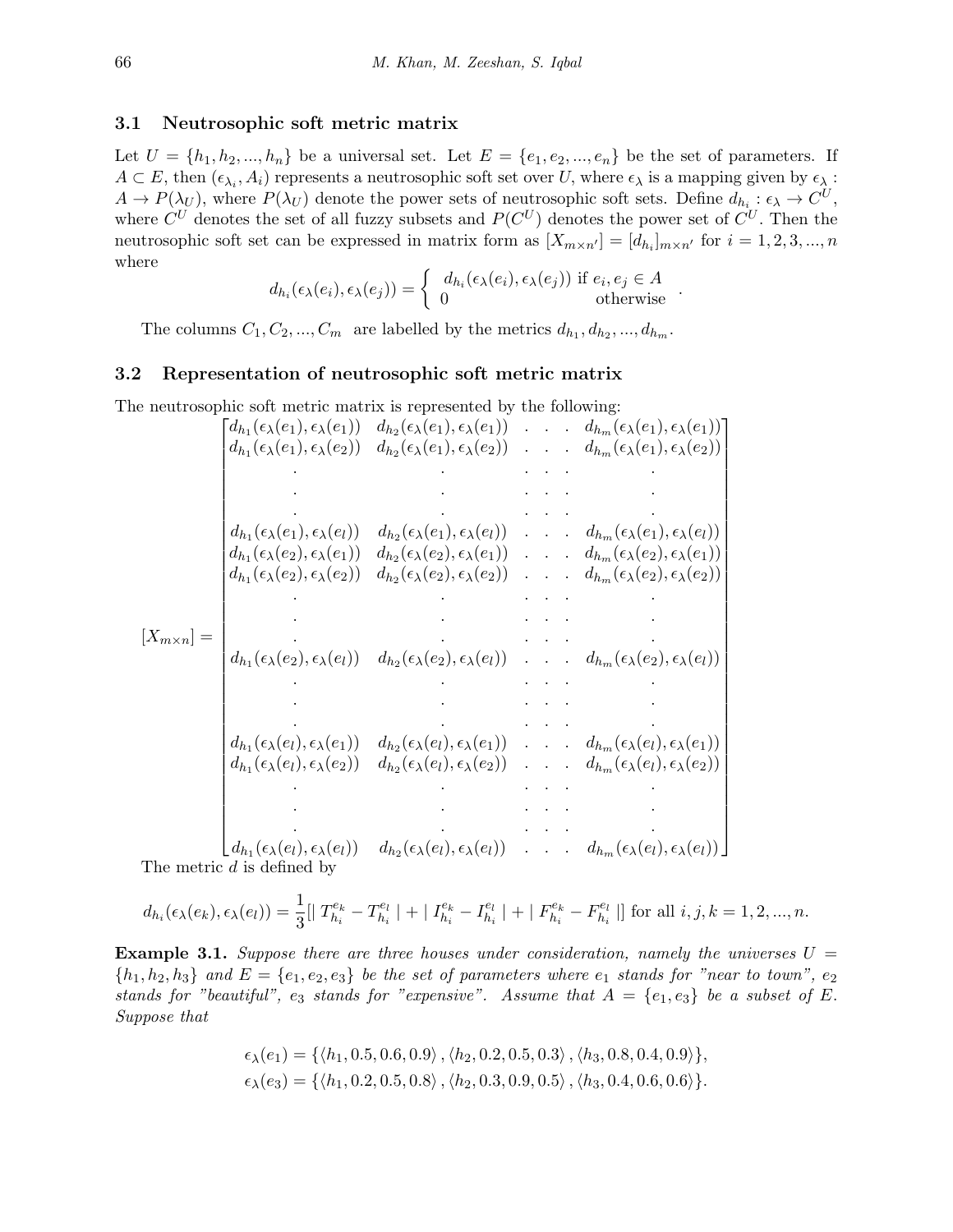For house  $h_1$  we have

 $d_{h_i}(\epsilon_\lambda(e_2), \epsilon_\lambda(e_l)) = 0$  for  $i = 1, 2, 3$  and  $l = 1, 3$ .  $d_{h_1}(\epsilon_{\lambda}(e_1), \epsilon_{\lambda}(e_1)) = 0, d_{h_1}(\epsilon_{\lambda}(e_1), \epsilon_{\lambda}(e_2)) = 0, d_{h_1}(\epsilon_{\lambda}(e_1), \epsilon_{\lambda}(e_3)) = 0.16,$  $d_{h_1}(\epsilon_{\lambda}(e_3), \epsilon_{\lambda}(e_1)) = 0.16, d_{h_1}(\epsilon_{\lambda}(e_3), \epsilon_{\lambda}(e_2)) = 0, d_{h_1}(\epsilon_{\lambda}(e_3), \epsilon_{\lambda}(e_3)) = 0.$ For house *h*2, we have  $d_{h_2}(\epsilon_{\lambda}(e_1), \epsilon_{\lambda}(e_1)) = 0, d_{h_2}(\epsilon_{\lambda}(e_1), \epsilon_{\lambda}(e_2)) = 0, d_{h_2}(\epsilon_{\lambda}(e_1), \epsilon_{\lambda}(e_3)) = 0.23,$  $d_{h_2}(\epsilon_{\lambda}(e_3), \epsilon_{\lambda}(e_1)) = 0.23, d_{h_2}(\epsilon_{\lambda}(e_3), \epsilon_{\lambda}(e_2)) = 0, d_{h_2}(\epsilon_{\lambda}(e_3), \epsilon_{\lambda}(e_3)) = 0.$ For house  $h_3$ , we have  $d_{h_3}(\epsilon_{\lambda}(e_1), \epsilon_{\lambda}(e_1)) = 0, d_{h_3}(\epsilon_{\lambda}(e_1), \epsilon_{\lambda}(e_2)) = 0, d_{h_3}(\epsilon_{\lambda}(e_1), \epsilon_{\lambda}(e_3)) = 0.3,$  $d_{h_3}(\epsilon_{\lambda}(e_3), \epsilon_{\lambda}(e_1)) = 0.3, d_{h_3}(\epsilon_{\lambda}(e_3), \epsilon_{\lambda}(e_2)) = 0, d_{h_3}(\epsilon_{\lambda}(e_3), \epsilon_{\lambda}(e_3)) = 0.$ We would represent this neutrosophic soft set in matrix form as:

$$
[X_{9\times3}]=\begin{bmatrix}0&0&0\\0&0&0\\0.16&0.23&0.3\\0&0&0\\0&0&0\\0&0&0\\0.16&0.23&0.3\\0&0&0\\0&0&0\end{bmatrix}
$$

**Definition 3.2.** Let  $[X_{m \times n}]$  be a neutrosophic soft metric matrix. Then  $[X_{m \times n}]$  is called neutrosophic zero soft metric matrix if  $d_{h_i}(\epsilon_\lambda(e_i), \epsilon_\lambda(e_j)) = 0$  for all  $d_{h_i} \in [X_{m \times n}]$  and denoted by  $[X_{m \times n}] = [0].$ 

**Example 3.3.** *The matrix*  $[X_{2\times4}] =$  $\sqrt{ }$  $\Bigg\}$ 0 0 0 0 0 0 0 0 1  $\Big\}$ *is a neutrosophic zero soft metric matrix.*

**Definition 3.4.** Let  $[X_{m \times n}]$  and  $[Y_{m \times n}]$  be two neutrosophic soft metric matrices. Then

(*i*). [ $X_{m\times n}$ ] is a neutrosophic soft metric submatrices of  $[Y_{m\times n}]$ , is denoted by  $[X_{m\times n}] \subseteq [Y_{m\times n}]$ , if  $d_{h_i} \leq d'_{h_i}$  for all  $d_{h_i} \in [X_{m \times n}]$  and  $d'_{h_i} \in [Y_{m \times n}]$ .

(*ii*). [ $X_{m\times n}$ ] is a proper neutrosophic soft metric submatrices of [ $Y_{m\times n}$ ], is denoted by [ $X_{m\times n}$ ] ⊂  $[Y_{m\times n}]$ , if  $d_{h_i} \leq d'_{h_i}$  for all  $d_{h_i} \in [X_{m\times n}]$  and  $d'_{h_i} \in [Y_{m\times n}]$ , and for at least one term  $d_{h_i} < d'_{h_i}$ .

(*iii*). [ $X_{m\times n}$ ] is an equal neutrosophic soft metric matrix of [ $Y_{m\times n}$ ], is denoted by [ $X_{m\times n}$ ] =  $[Y_{m\times n}]$  if  $d_{h_i} = d'_{h_i}$  for all  $d_{h_i} \in [X_{m\times n}]$  and  $d'_{h_i} \in [Y_{m\times n}]$ .

**Definition 3.5.** Let  $[X_{m \times n}]$  and  $[Y_{m \times n}]$  be neutrosophic soft metric matrices. Then the neutro*sophic soft metric matrices*  $[Z_{m \times n}]$  *are called:* 

(*i*). Union of  $[X_{m \times n}]$  and  $[Y_{m \times n}]$  is denoted by

$$
[X_{m \times n}] \cup [Y_{m \times n}] = \max\{d_{h_i}, d'_{h_i}\},\
$$

for all  $d_{h_i} \in [X_{m \times n}]$  and  $d'_{h_i} \in [Y_{m \times n}]$ .

(*ii*). Intersection of  $[X_{m \times n}]$  and  $[Y_{m \times n}]$  is denoted by

$$
[X_{m \times n}] \cap [Y_{m \times n}] = \min\{d_{h_i}, d'_{h_i}\},\
$$

for all  $d_{h_i} \in [X_{m \times n}]$  and  $d'_{h_i} \in [Y_{m \times n}]$ .

(*iii*). complement of  $[X_{m\times n}]$  denoted by  $[X_{m\times n}]$  if  $[X_{m\times n}]$  = 1 -  $d_{h_i}$  for all  $d_{h_i} \in [X_{m\times n}]$ .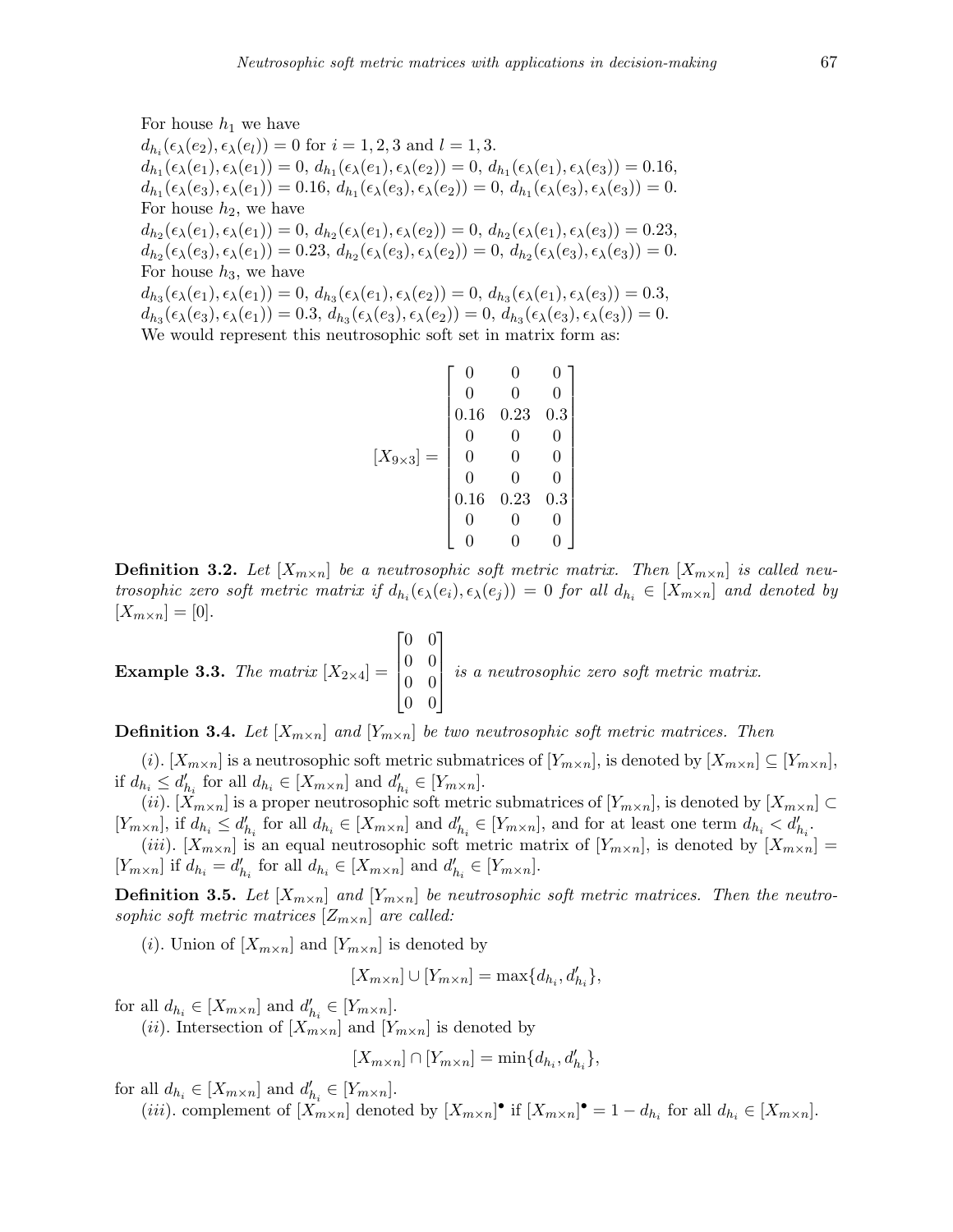**Example 3.6.** *Assume that*

$$
[X_{m \times n}] = \begin{bmatrix} 0 & 0 & 0 & 0 \\ 0.6 & 0.9 & 1 & 0.4 \\ 0.6 & 0.9 & 1 & 0.4 \\ 0 & 0 & 0 & 0 \end{bmatrix}, [Y_{m \times n}] = \begin{bmatrix} 0 & 0 & 0 & 0 \\ 0.3 & 1 & 0.8 & 0.5 \\ 0.3 & 1 & 0.8 & 0.5 \\ 0 & 0 & 0 & 0 \end{bmatrix}.
$$
 Then  

$$
[X_{m \times n}] \cup [Y_{m \times n}] = \begin{bmatrix} 0 & 0 & 0 & 0 \\ 0.6 & 1 & 1 & 0.5 \\ 0.6 & 1 & 1 & 0.5 \\ 0 & 0 & 0 & 0 \end{bmatrix}.
$$

$$
[X_{m \times n}] \cap [Y_{m \times n}] = \begin{bmatrix} 0 & 0 & 0 & 0 \\ 0.3 & 0.9 & 0.8 & 0.4 \\ 0.3 & 0.9 & 0.8 & 0.4 \\ 0 & 0 & 0 & 0 \end{bmatrix}
$$

*.*

Now, we have to find  $[X_{m \times n}]^{\bullet}$ , that is,

$$
[X_{m \times n}]^{\bullet} = \begin{bmatrix} 1 & 1 & 1 & 1 \\ 0.4 & 0.1 & 0 & 0.6 \\ 0.4 & 0.1 & 0 & 0.6 \\ 1 & 1 & 1 & 1 \end{bmatrix}.
$$

**Definition 3.7.** Let  $[X_{m \times n}]$  and  $[Y_{m \times n}]$  be neutrosophic soft metric matrices. Then  $[X_{m \times n}]$  and  $[Y_{m \times n}]$  are disjoint if  $[X_{m \times n}] \cap [Y_{m \times n}] = [0]$  for all *m* and *n*.

**Definition 3.8.** Let  $[X_{m \times n}]$  and  $[Y_{m \times n}]$  be neutrosophic soft metric matrices. Then the difference *of these two neutrosophic soft metric matrices is defined by*

$$
[X_{m \times n}]/[Y_{m \times n}] = d_{h_i} - d'_{h_i},
$$

*for all*  $d_{h_i} \in [X_{m \times n}]$  *and*  $d'_{h_i} \in [Y_{m \times n}]$ .

**Definition 3.9.** Let  $[X_{m \times n}]$  and  $[Y_{m \times n}]$  be two neutrosophic soft metric matrices. Then the *symmetric difference of these two neutrosophic soft metric matrices denoted by*  $[X_{m \times n}] \Delta[Y_{m \times n}]$ *and is defined as:*

$$
[X_{m \times n}] \Delta [Y_{m \times n}] = \{ [X_{m \times n}] \cup [Y_{m \times n}] \} - \{ [X_{m \times n}] \cap [Y_{m \times n}] \}
$$
  
= max{d<sub>h<sub>i</sub></sub>, d'<sub>h<sub>i</sub></sub>} - min{d<sub>h<sub>i</sub></sub>, d'<sub>h<sub>i</sub></sub>},

*for all*  $d_{h_i} \in [X_{m \times n}]$  *and*  $d'_{h_i} \in [Y_{m \times n}]$ .

### **4 Main results**

**Proposition 4.1.** Let  $[X_{m \times n}]$  be a neutrosophic soft metric matrix. Then

 $(i)$   $([X_{m \times n}]^{\bullet})^{\bullet} = [X_{m \times n}]$ .  $(ii). [0]$ <sup>•</sup> = [1]*.* 

*Proof.* It can be proved easily.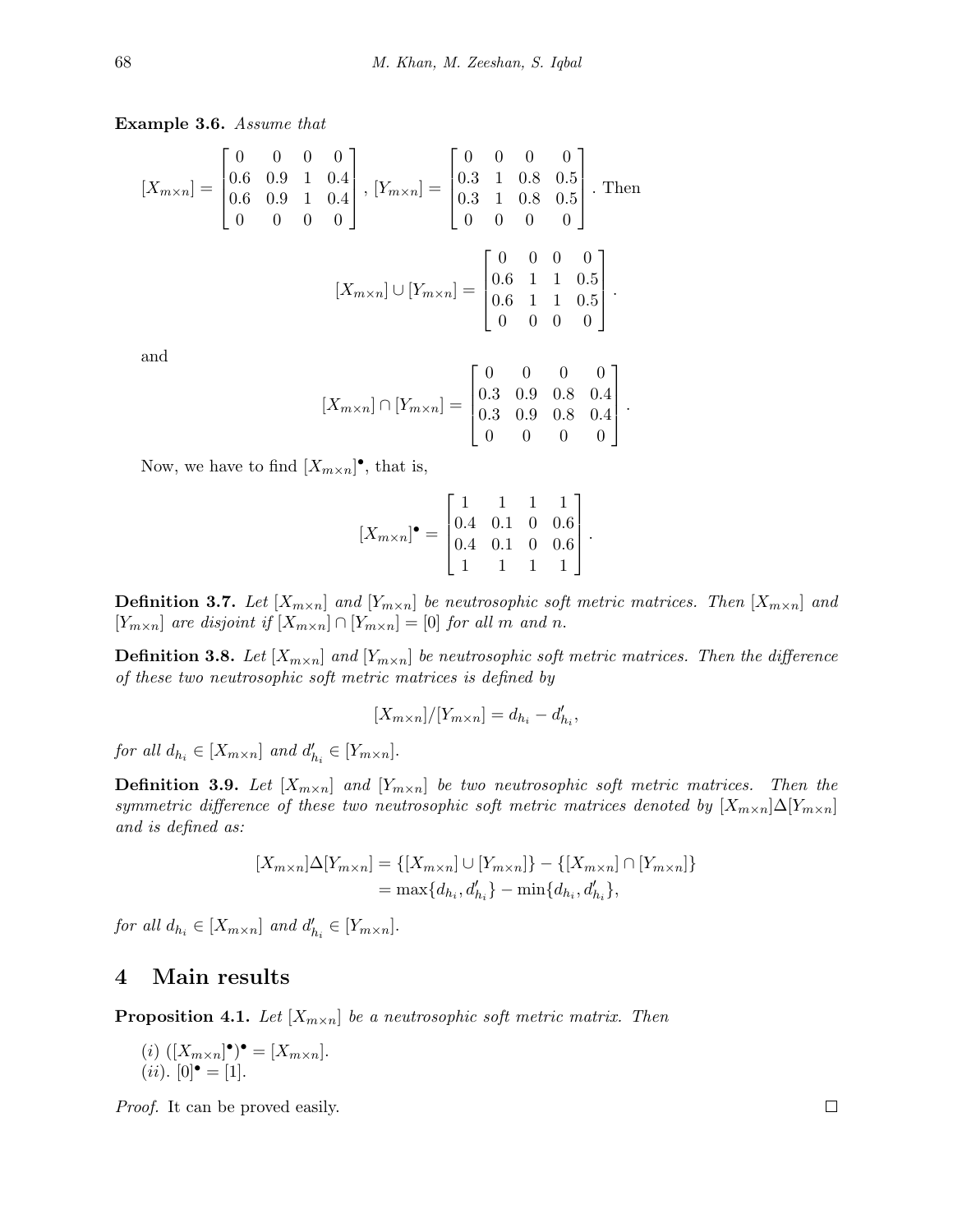**Proposition 4.2.** Let  $[X_{m \times n}]$  and  $[Y_{m \times n}]$  be neutrosophic soft metric matrices. Then De-Margon *Law are valid.*

 $(i)$ .  $([X_{m \times n}] \cup [Y_{m \times n}])^{\bullet} = [X_{m \times n}]^{\bullet} \cap [Y_{m \times n}]^{\bullet}.$  $(iii)$ .  $([X_{m\times n}]\cap [Y_{m\times n}])^{\bullet} = [X_{m\times n}]^{\bullet} \cup [Y_{m\times n}]^{\bullet}.$ 

*Proof.* (*i*)*.* For all *m, n*

$$
([X_{m \times n}] \cup [Y_{m \times n}])^{\bullet} = (\max\{d_{h_i}, d'_{h_i}\})^{\bullet} = 1 - \max\{d_{h_i}, d'_{h_i}\}
$$
  
=  $\min\{1 - d_{h_i}, 1 - d'_{h_i}\} = [X_{m \times n}]^{\bullet} \cap [Y_{m \times n}]^{\bullet}.$ 

(*ii*)*.* It can be proved similarly.

**Proposition 4.3.** *If*  $[X_{m \times n}]$ *,*  $[Y_{m \times n}]$  *and*  $[Z_{m \times n}]$  *are neutrosophic soft metric matrices, then* 

(i).  $[X_{m\times n}] = [Y_{m\times n}]$  and  $[Y_{m\times n}] = [Z_{m\times n}] \Longrightarrow [X_{m\times n}] = [Z_{m\times n}]$ . (ii).  $[X_{m\times n}] \subseteq [Y_{m\times n}]$  and  $[Y_{m\times n}] \subseteq [X_{m\times n}] \Longleftrightarrow [X_{m\times n}] = [Y_{m\times n}]$ .

*Proof.* (*i*). Assume that  $[X_{m \times n}] = [Y_{m \times n}]$  and  $[Y_{m \times n}] = [Z_{m \times n}]$ . Then

$$
d_{h_i} = d'_{h_i},\tag{1}
$$

and

$$
d'_{h_i} = d''_{h_i},\tag{2}
$$

for  $d_{h_i} \in [X_{m \times n}], d'_{h_i} \in [Y_{m \times n}]$  and  $d''_{h_i} \in [Z_{m \times n}]$ . By transitive property, we have

$$
d_{h_i} = d''_{h_i}.\tag{3}
$$

From (3)*,* we have

$$
[X_{m \times n}] = [Y_{m \times n}].
$$
  
(*ii*). Assume that  $[X_{m \times n}] \subseteq [Y_{m \times n}]$  and  $[Y_{m \times n}] \subseteq [X_{m \times n}]$ . Then

$$
d_{h_i} \le d'_{h_i},\tag{4}
$$

and

$$
d'_{h_i} \le d_{h_i},\tag{5}
$$

for  $d_{h_i} \in [X_{m \times n}]$  and  $d'_{h_i} \in [Y_{m \times n}]$ . From (3) and (4), we have

$$
d_{h_i} = d'_{h_i}.\tag{6}
$$

From (3)*,* we have

$$
[X_{m \times n}] = [Y_{m \times n}].
$$

Conversely assume that  $[X_{m \times n}] = [Y_{m \times n}]$ . Then for all  $d_{h_i} \in [X_{m \times n}]$  and  $d'_{h_i} \in [Y_{m \times n}]$ , we have

 $d_{h_i} = d'_{h_i}.$ 

This implies that  $d_{h_i} \leq d'_{h_i}$  and  $d'_{h_i} \leq d_{h_i}$  and hence  $[X_{m \times n}] \subseteq [Y_{m \times n}]$  and  $[Y_{m \times n}] \subseteq [X_{m \times n}]$ .  $\Box$ 

**Proposition 4.4.** *If*  $[X_{m \times n}]$ *,*  $[Y_{m \times n}]$  *and*  $[Z_{m \times n}]$  *are neutrosophic soft metric matrices, then* (i).  $[X_{m\times n}] \subseteq [Y_{m\times n}]$  and  $[Y_{m\times n}] \subseteq [Z_{m\times n}] \Longrightarrow [X_{m\times n}] \subseteq [Z_{m\times n}]$ . (ii).  $[X_{m \times n}] \subseteq [Y_{m \times n}] \Longleftrightarrow [X_{m \times n}] \cap [Y_{m \times n}] = [X_{m \times n}].$ 

(iii).  $[X_{m \times n}] \subseteq [Y_{m \times n}] \Longleftrightarrow [X_{m \times n}] \cup [Y_{m \times n}] = [Y_{m \times n}].$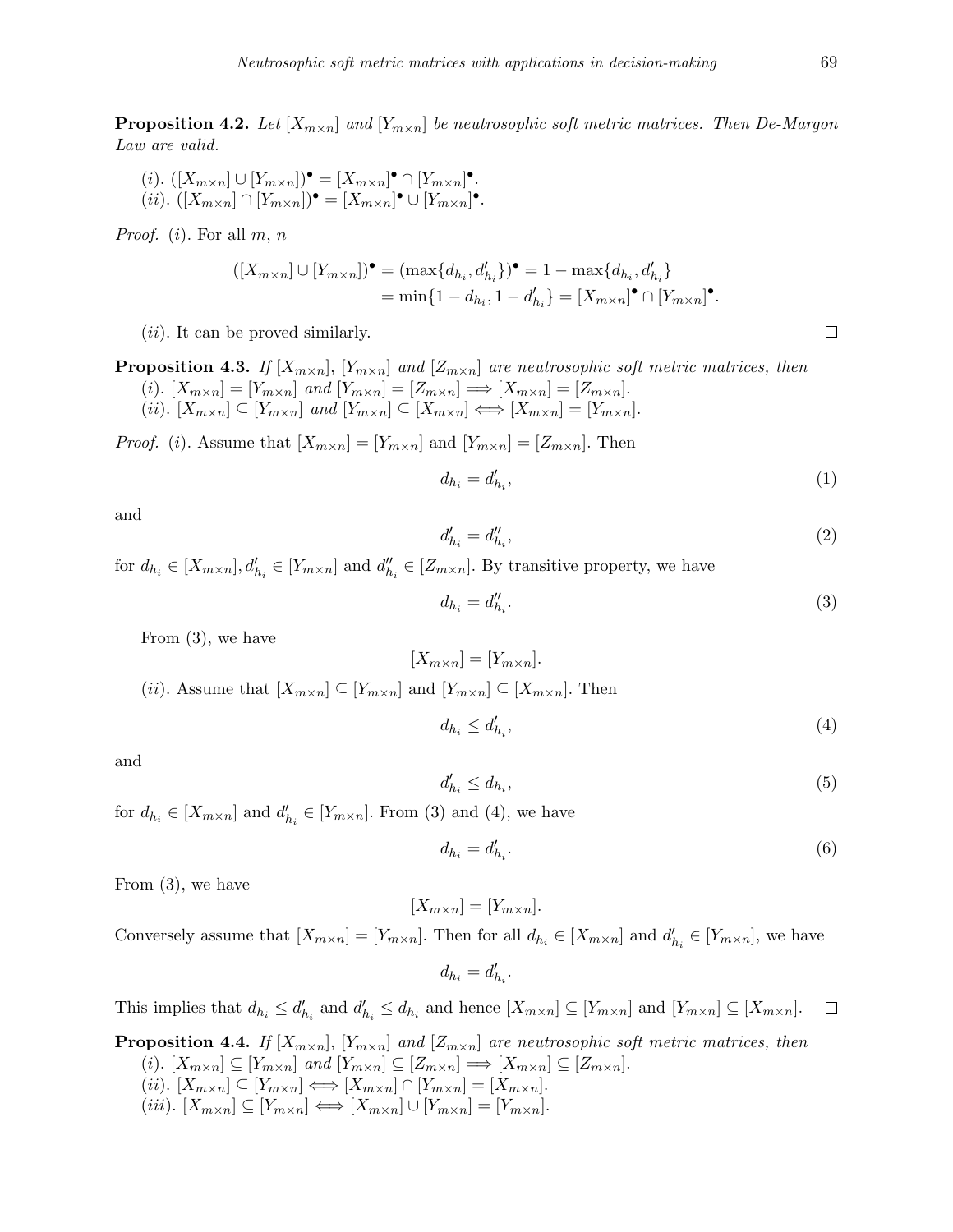*Proof.* (*i*). Assume that  $[X_{m \times n}] \subseteq [Y_{m \times n}]$  and  $[Y_{m \times n}] \subseteq [Z_{m \times n}]$ . Then

$$
d_{h_i} \le d'_{h_i},\tag{1}
$$

and

$$
d'_{h_i} \le d''_{h_i},\tag{2}
$$

for all  $d_{h_i} \in [X_{m \times n}]$ ,  $d'_{h_i} \in [Y_{m \times n}]$  and  $d''_{h_i} \in [Z_{m \times n}]$ . From (1) and (2), we have  $d_{h_i} \leq d''_{h_i}$  and hence  $[X_{m \times n}] \subseteq [Z_{m \times n}]$ .

(*ii*). Assume that  $[X_{m \times n}] \subseteq [Y_{m \times n}]$ . Then for all  $d_{h_i} \in [X_{m \times n}]$ ,  $d'_{h_i} \in [Y_{m \times n}]$ , we have

$$
d_{h_i} \le d'_{h_i}.\tag{3}
$$

Now,

$$
[X_{m \times n}] \cap [Y_{m \times n}] = \min\{d_{h_i}, d'_{h_i}\} = d_{h_i}.
$$

Thus we have

$$
[X_{m \times n}] \cap [Y_{m \times n}] = [X_{m \times n}].
$$

Conversely assume that

$$
[X_{m \times n}] \cap [Y_{m \times n}] = [X_{m \times n}]. \tag{4}
$$

From (4), we have  $d_{h_i} \leq d'_{h_i}$  for all  $d_{h_i} \in [X_{m \times n}]$  and  $d'_{h_i} \in [Y_{m \times n}]$  and hence  $[X_{m \times n}] \subseteq [Y_{m \times n}]$ . (*iii*). Assume that  $[X_{m \times n}] \subseteq [Y_{m \times n}]$ . Then for all  $d_{h_i} \in [X_{m \times n}]$ ,  $d'_{h_i} \in [Y_{m \times n}]$ , we have

$$
d_{h_i} \le d'_{h_i}.\tag{5}
$$

Now,

$$
[X_{m \times n}] \cup [Y_{m \times n}] = \max\{d_{h_i}, d'_{h_i}\} = d'_{h_i}.
$$

Thus

$$
[X_{m \times n}] \cup [Y_{m \times n}] = [Y_{m \times n}].
$$

Conversely assume that

$$
[X_{m \times n}] \cup [Y_{m \times n}] = [Y_{m \times n}]. \tag{6}
$$

From (6), we have  $d_{h_i} \leq d'_{h_i}$  for all  $d_{h_i} \in [X_{m \times n}]$  and  $d'_{h_i} \in [Y_{m \times n}]$  and so  $[X_{m \times n}] \subseteq [Y_{m \times n}]$ .  $\Box$ 

**Proposition 4.5.** *If*  $[X_{m \times n}]$  *and*  $[Y_{m \times n}]$  *are neutrosophic soft metric matrices, then* 

 $(i)$ *.*  $[X_{m \times n}] \cup [Y_{m \times n}] = [Y_{m \times n}] \cup [X_{m \times n}]$ .  $(iii)$ .  $[X_{m \times n}] \cap [Y_{m \times n}] = [Y_{m \times n}] \cap [X_{m \times n}]$ .

*Proof.* To prove (*i*)*,* two cases arise here.

**Case 1.** For all  $d_{h_i} \in [X_{m \times n}]$  and  $d'_{h_i} \in [Y_{m \times n}]$  such that  $d_{h_i} \leq d'_{h_i}$ . Then

$$
[X_{m \times n}] \cup [Y_{m \times n}] = \max\{d_{h_i}, d'_{h_i}\} = d'_{h_i}.
$$
\n(1)

Also,

$$
[Y_{m \times n}] \cup [X_{m \times n}] = \max\{d'_{h_i}, d_{h_i}\} = d'_{h_i}.
$$
\n(2)

From (1) and (2)*,* we have

$$
[X_{m \times n}] \cup [Y_{m \times n}] = [Y_{m \times n}] \cup [X_{m \times n}].
$$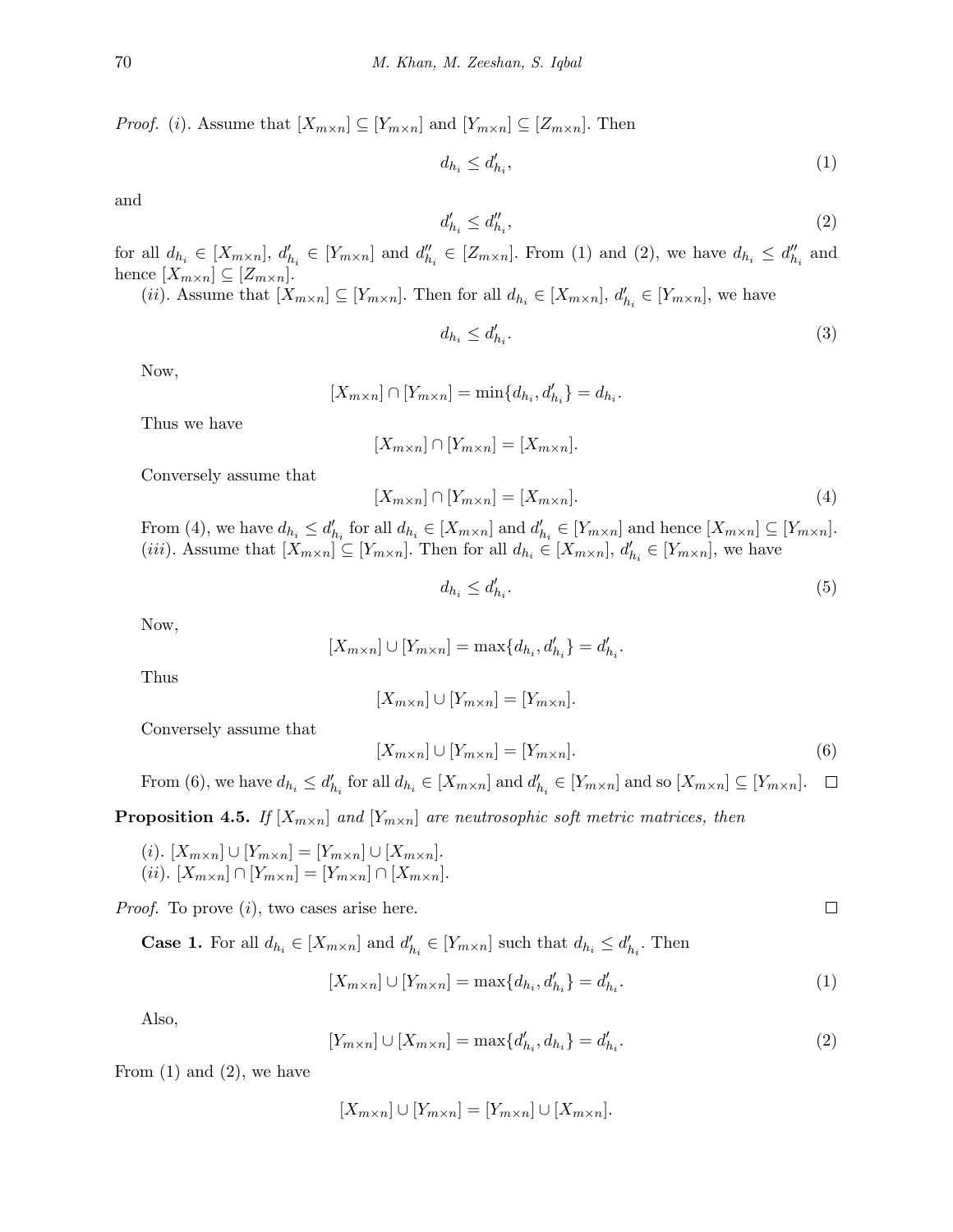**Case 2.** For all  $d_{h_i} \in [X_{m \times n}]$  and  $d'_{h_i} \in [Y_{m \times n}]$  such that  $d'_{h_i} \leq d_{h_i}$ . Then

$$
[X_{m \times n}] \cup [Y_{m \times n}] = \max\{d_{h_i}, d'_{h_i}\} = d_{h_i}.
$$
\n(3)

Also,

$$
[Y_{m \times n}] \cup [X_{m \times n}] = \max\{d'_{h_i}, d_{h_i}\} = d_{h_i}.
$$
\n(4)

From (3) and (4)*,* we have

$$
[X_{m \times n}] \cup [Y_{m \times n}] = [Y_{m \times n}] \cup [X_{m \times n}].
$$

(*ii*)*.* It can be proved similarly.

**Theorem 4.6.** If 
$$
[X_{m \times n}]
$$
,  $[Y_{m \times n}]$  and  $[Z_{m \times n}]$  are neutrosophic soft metric matrices, then  
\n(i).  $([X_{m \times n}] \cup [Y_{m \times n}]) \cup [Z_{m \times n}] = [X_{m \times n}] \cup ([Y_{m \times n}] \cup [Z_{m \times n}]).$   
\n(ii).  $([X_{m \times n}] \cap [Y_{m \times n}] \cap [Z_{m \times n}] = [X_{m \times n}] \cap ([Y_{m \times n}] \cap [Z_{m \times n}]).$ 

*Proof.* To prove (*i*)*,* four cases arise here.

**Case 3.** If 
$$
d_{h_i} \leq d'_{h_i} \leq d''_{h_i}
$$
 for all  $d_{h_i} \in [X_{m \times n}], d'_{h_i} \in [Y_{m \times n}]$  and  $d''_{h_i} \in [Z_{m \times n}],$  then

$$
([X_{m \times n}] \cup [Y_{m \times n}]) \cup [Z_{m \times n}] = \max\{\max\{d_{h_i}, d'_{h_i}\}, d''_{h_i}\} = \max\{d'_{h_i}, d''_{h_i}\}.
$$

$$
([X_{m \times n}] \cup [Y_{m \times n}]) \cup [Z_{m \times n}] = d''_{h_i}.
$$
\n
$$
(1)
$$

$$
[X_{m \times n}] \cup ([Y_{m \times n}] \cup [Z_{m \times n}]) = \max\{d_{h_i}, \max\{d'_{h_i}, d''_{h_i}\}\} = \max\{d_{h_i}, d''_{h_i}\}.
$$

$$
[X_{m \times n}] \cup ([Y_{m \times n}] \cup [Z_{m \times n}]) = d''_{h_i}.
$$
\n
$$
(2)
$$

From (1) and (2)*,* we have

$$
([X_{m \times n}] \cup [Y_{m \times n}]) \cup [Z_{m \times n}] = [X_{m \times n}] \cup ([Y_{m \times n}] \cup [Z_{m \times n}]).
$$
  
**Case 4.** If  $d''_{h_i} \le d'_{h_i} \le d_{h_i}$  for all  $d_{h_i} \in [X_{m \times n}]$ ,  $d'_{h_i} \in [Y_{m \times n}]$  and  $d''_{h_i} \in [Z_{m \times n}]$ , then  

$$
([X_{m \times n}] \cup [Y_{m \times n}]) \cup [Z_{m \times n}] = \max{\max{d_{h_i}, d'_{h_i}}, d''_{h_i}} = \max{d_{h_i}, d''_{h_i}}.
$$

$$
([X_{m \times n}] \cup [Y_{m \times n}]) \cup [Z_{m \times n}] = d_{h_i}.
$$
\n
$$
(3)
$$

$$
[X_{m \times n}] \cup ([Y_{m \times n}] \cup [Z_{m \times n}]) = \max\{d_{h_i}, \max\{d'_{h_i}, d''_{h_i}\}\} = \max\{d_{h_i}, d'_{h_i}\}.
$$

$$
[X_{m \times n}] \cup ([Y_{m \times n}] \cup [Z_{m \times n}]) = d_{h_i}.
$$
\n
$$
(4)
$$

From (3) and (4)*,* we have

$$
([X_{m \times n}] \cup [Y_{m \times n}]) \cup [Z_{m \times n}] = [X_{m \times n}] \cup ([Y_{m \times n}] \cup [Z_{m \times n}]).
$$
  
**Case 5.** If  $d'_{h_i} \le d''_{h_i} \le d_{h_i}$  for all  $d_{h_i} \in [X_{m \times n}]$ ,  $d'_{h_i} \in [Y_{m \times n}]$  and  $d''_{h_i} \in [Z_{m \times n}]$ , then

$$
([X_{m \times n}] \cup [Y_{m \times n}]) \cup [Z_{m \times n}] = \max\{\max\{d_{h_i}, d'_{h_i}\}, d''_{h_i}\} = \max\{d_{h_i}, d''_{h_i}\}.
$$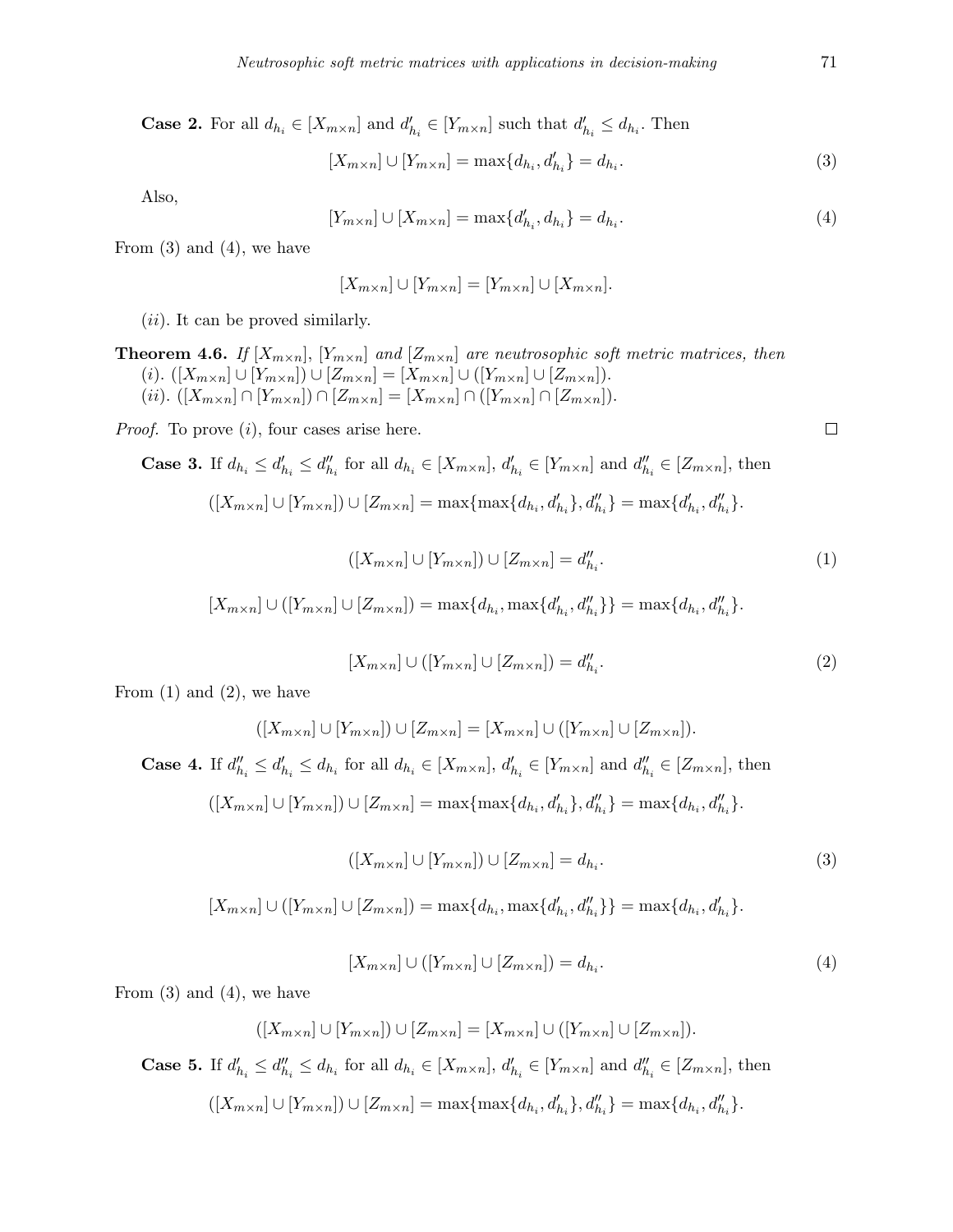$$
([X_{m \times n}] \cup [Y_{m \times n}]) \cup [Z_{m \times n}] = d_{h_i}.
$$
\n
$$
(5)
$$

$$
[X_{m \times n}] \cup ([Y_{m \times n}] \cup [Z_{m \times n}]) = \max\{d_{h_i}, \max\{d'_{h_i}, d''_{h_i}\}\} = \max\{d_{h_i}, d''_{h_i}\}.
$$

$$
[X_{m \times n}] \cup ([Y_{m \times n}] \cup [Z_{m \times n}]) = d_{h_i}.
$$
\n
$$
(6)
$$

From (5) and (6)*,* we have

$$
([X_{m \times n}] \cup [Y_{m \times n}]) \cup [Z_{m \times n}] = [X_{m \times n}] \cup ([Y_{m \times n}] \cup [Z_{m \times n}]).
$$
  
**Case 6.** If  $d_{h_i} \le d'_{h_i} \le d'_{h_i}$  for all  $d_{h_i} \in [X_{m \times n}]$ ,  $d'_{h_i} \in [Y_{m \times n}]$  and  $d''_{h_i} \in [Z_{m \times n}]$ , then  

$$
([X_{m \times n}] \cup [Y_{m \times n}]) \cup [Z_{m \times n}] = \max\{\max\{d_{h_i}, d'_{h_i}\}, d''_{h_i}\} = \max\{d'_{h_i}, d''_{h_i}\}.
$$

$$
([X_{m \times n}] \cup [Y_{m \times n}]) \cup [Z_{m \times n}] = d'_{h_i}.
$$
\n
$$
(7)
$$

$$
[X_{m \times n}] \cup ([Y_{m \times n}] \cup [Z_{m \times n}]) = \max\{d_{h_i}, \max\{d'_{h_i}, d''_{h_i}\}\} = \max\{d_{h_i}, d'_{h_i}\}.
$$

$$
[X_{m \times n}] \cup ([Y_{m \times n}] \cup [Z_{m \times n}]) = d'_{h_i}.
$$
\n
$$
(8)
$$

From (7) and (8)*,* we have

$$
([X_{m \times n}] \cup [Y_{m \times n}]) \cup [Z_{m \times n}] = [X_{m \times n}] \cup ([Y_{m \times n}] \cup [Z_{m \times n}]).
$$

(*ii*)*.* It can be proved similarly.

**Theorem 4.7.** *If*  $[X_{m \times n}]$ *,*  $[Y_{m \times n}]$  *and*  $[Z_{m \times n}]$  *are neutrosophic soft metric matrices then* 

- (i).  $[X_{m\times n}] \cup ([Y_{m\times n}] \cap [Z_{m\times n}]) = ([X_{m\times n}] \cup [Y_{m\times n}] \cap ([X_{m\times n}] \cup [Z_{m\times n}]).$
- (ii).  $[X_{m\times n}] \cap ([Y_{m\times n}] \cup [Z_{m\times n}]) = ([X_{m\times n}] \cap ([Y_{m\times n}]) \cup ([X_{m\times n}] \cap [Z_{m\times n}]).$

*Proof.* To prove (*i*)*,* four cases arise here.

**Case 7.** If  $d_{h_i} \leq d'_{h_i} \leq d''_{h_i}$  for all  $d_{h_i} \in [X_{m \times n}]$ ,  $d'_{h_i} \in [Y_{m \times n}]$  and  $d''_{h_i} \in [Z_{m \times n}]$ . Then  $[X_{m\times n}] \cup ([Y_{m\times n}] \cap [Z_{m\times n}]) = \max\{d_{h_i}, \min\{d'_{h_i}, d''_{h_i}\}\} = \max\{d_{h_i}, d'_{h_i}\}.$ 

$$
[X_{m \times n}] \cup ([Y_{m \times n}] \cap [Z_{m \times n}]) = d'_{h_i}.
$$
\n
$$
(1)
$$

 $\Box$ 

 $([X_{m\times n}]\cup[Y_{m\times n}])\cap([X_{m\times n}]\cup[Z_{m\times n}])=\min\{\max\{d_{h_i},d'_{h_i}\},\max\{d_{h_i},d''_{h_i}\}\}=\min\{d'_{h_i},d''_{h_i}\}.$ 

$$
([X_{m \times n}] \cup [Y_{m \times n}]) \cap ([X_{m \times n}] \cup [Z_{m \times n}]) = d'_{h_i}.
$$
\n
$$
(2)
$$

From (1) and (2)*,* we have

$$
[X_{m\times n}] \cup ([Y_{m\times n}] \cap [Z_{m\times n}]) = ([X_{m\times n}] \cup [Y_{m\times n}]) \cap ([X_{m\times n}] \cup [Z_{m\times n}]).
$$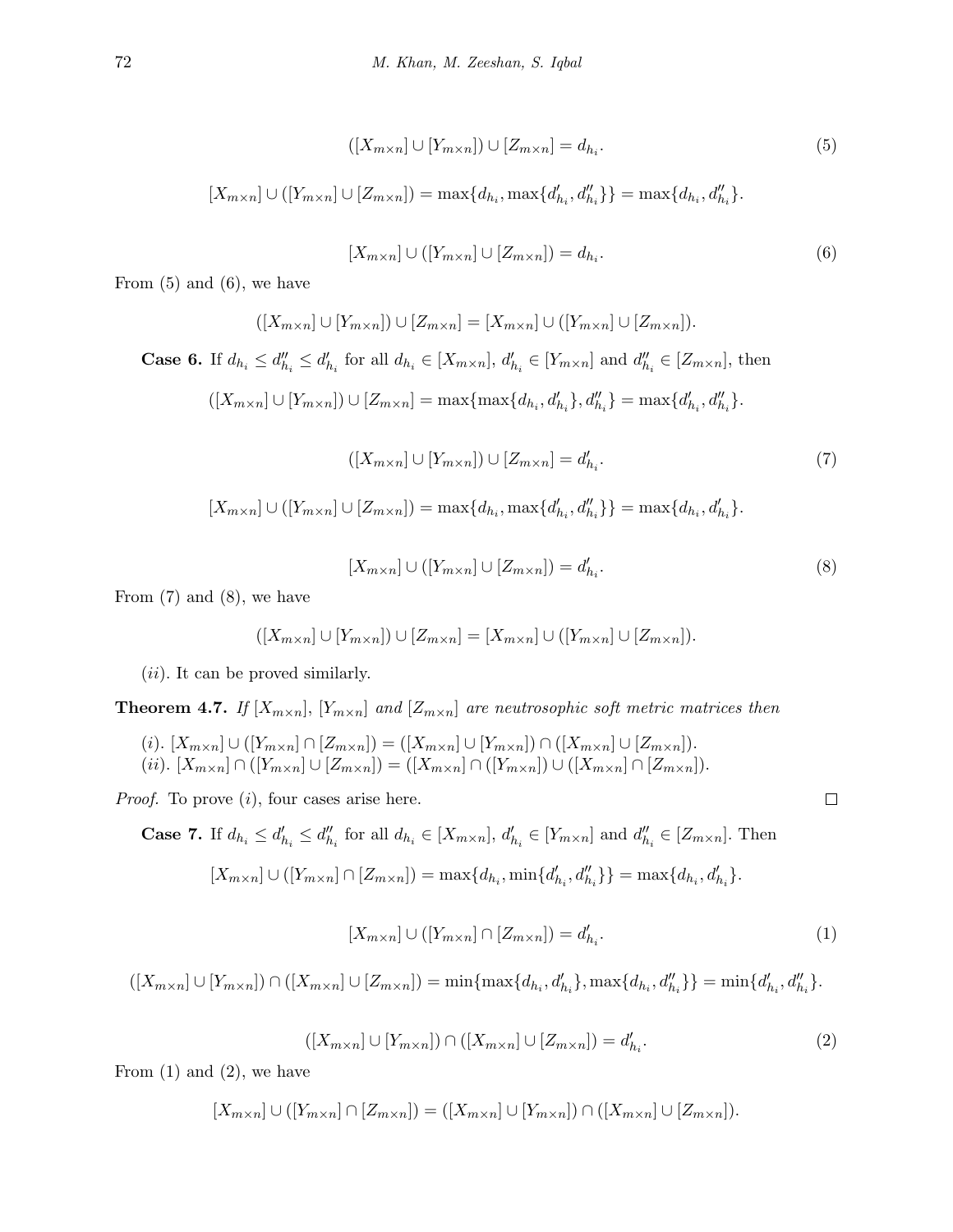**Case 8.** If  $d_{h_i}'' \leq d_{h_i}' \leq d_{h_i}$  for all  $d_{h_i} \in [X_{m \times n}]$ ,  $d_{h_i}' \in [Y_{m \times n}]$  and  $d_{h_i}'' \in [Z_{m \times n}]$ . Then  $[X_{m\times n}] \cup ([Y_{m\times n}] \cap [Z_{m\times n}]) = \max\{d_{h_i}, \min\{d'_{h_i}, d''_{h_i}\}\} = \max\{d_{h_i}, d''_{h_i}\}.$ 

$$
[X_{m \times n}] \cup ([Y_{m \times n}] \cap [Z_{m \times n}]) = d_{h_i}
$$
\n(3)

 $([X_{m\times n}]\cup [Y_{m\times n}])\cap ([X_{m\times n}]\cup [Z_{m\times n}]) = \min\{\max\{d_{h_i}, d'_{h_i}\}, \max\{d_{h_i}, d''_{h_i}\}\} = \min\{d_{h_i}, d_{h_i}\}.$ 

$$
([X_{m \times n}] \cup [Y_{m \times n}]) \cap ([X_{m \times n}] \cup [Z_{m \times n}]) = d_{h_i}.
$$
\n
$$
(4)
$$

From (3) and (4)*,* we have

$$
[X_{m \times n}] \cup ([Y_{m \times n}] \cap [Z_{m \times n}]) = ([X_{m \times n}] \cup [Y_{m \times n}]) \cap ([X_{m \times n}] \cup [Z_{m \times n}]).
$$
  
**Case 9.** If  $d'_{h_i} \le d''_{h_i} \le d_{h_i}$  for all  $d_{h_i} \in [X_{m \times n}]$ ,  $d'_{h_i} \in [Y_{m \times n}]$  and  $d''_{h_i} \in [Z_{m \times n}]$ . Then  

$$
[X_{m \times n}] \cup ([Y_{m \times n}] \cap [Z_{m \times n}]) = \max\{d_{h_i}, \min\{d'_{h_i}, d''_{h_i}\}\} = \max\{d_{h_i}, d'_{h_i}\}.
$$

$$
[X_{m \times n}] \cup ([Y_{m \times n}] \cap [Z_{m \times n}]) = d_{h_i}.
$$
\n
$$
(5)
$$

 $([X_{m\times n}]\cup [Y_{m\times n}])\cap ([X_{m\times n}]\cup [Z_{m\times n}]) = \min\{\max\{d_{h_i}, d'_{h_i}\}, \max\{d_{h_i}, d''_{h_i}\}\} = \min\{d_{h_i}, d_{h_i}\}.$ 

$$
([X_{m \times n}] \cup [Y_{m \times n}]) \cap ([X_{m \times n}] \cup [Z_{m \times n}]) = d_{h_i}.
$$
\n
$$
(6)
$$

From (5) and (6)*,* we have

$$
[X_{m \times n}] \cup ([Y_{m \times n}] \cap [Z_{m \times n}]) = ([X_{m \times n}] \cup [Y_{m \times n}]) \cap ([X_{m \times n}] \cup [Z_{m \times n}]).
$$
  
**Case 10.** If  $d_{h_i} \le d'_{h_i} \le d'_{h_i}$  for all  $d_{h_i} \in [X_{m \times n}]$ ,  $d'_{h_i} \in [Y_{m \times n}]$  and  $d''_{h_i} \in [Z_{m \times n}]$ . Then  

$$
[X_{m \times n}] \cup ([Y_{m \times n}] \cap [Z_{m \times n}]) = \max\{d_{h_i}, \min\{d'_{h_i}, d''_{h_i}\}\} = \max\{d_{h_i}, d''_{h_i}\}.
$$

$$
[X_{m \times n}] \cup ([Y_{m \times n}] \cap [Z_{m \times n}]) = d''_{h_i}
$$
\n<sup>(7)</sup>

 $([X_{m\times n}]\cup [Y_{m\times n}])\cap ([X_{m\times n}]\cup [Z_{m\times n}]) = \min\{\max\{d_{h_i}, d'_{h_i}\}, \max\{d_{h_i}, d''_{h_i}\}\} = \min\{d'_{h_i}, d''_{h_i}\}.$ 

$$
([X_{m\times n}]\cup[Y_{m\times n}])\cap([X_{m\times n}]\cup[Z_{m\times n}])=d''_{h_i}.
$$
\n(8)

From (7) and (8)*,* we have

$$
[X_{m\times n}] \cup ([Y_{m\times n}] \cap [Z_{m\times n}]) = ([X_{m\times n}] \cup [Y_{m\times n}]) \cap ([X_{m\times n}] \cup [Z_{m\times n}]).
$$

(*ii*)*.* It can be proved similarly.

**Theorem 4.8.** Let  $\chi$  be any collection of neutrosophic soft metric matrices of the same order and " $\sim$  " be a relation defined as "[ $X_{m\times n}$ ]  $\sim$  [ $Y_{m\times n}$ ] if  $d_{h_i} \leq d'_{h_i}$ " for all  $d_{h_i} \in [X_{m\times n}]$  and  $d'_{h_i} \in [Y_{m \times n}]$ *. Then the relation "* $\sim$  " *is an order relation.*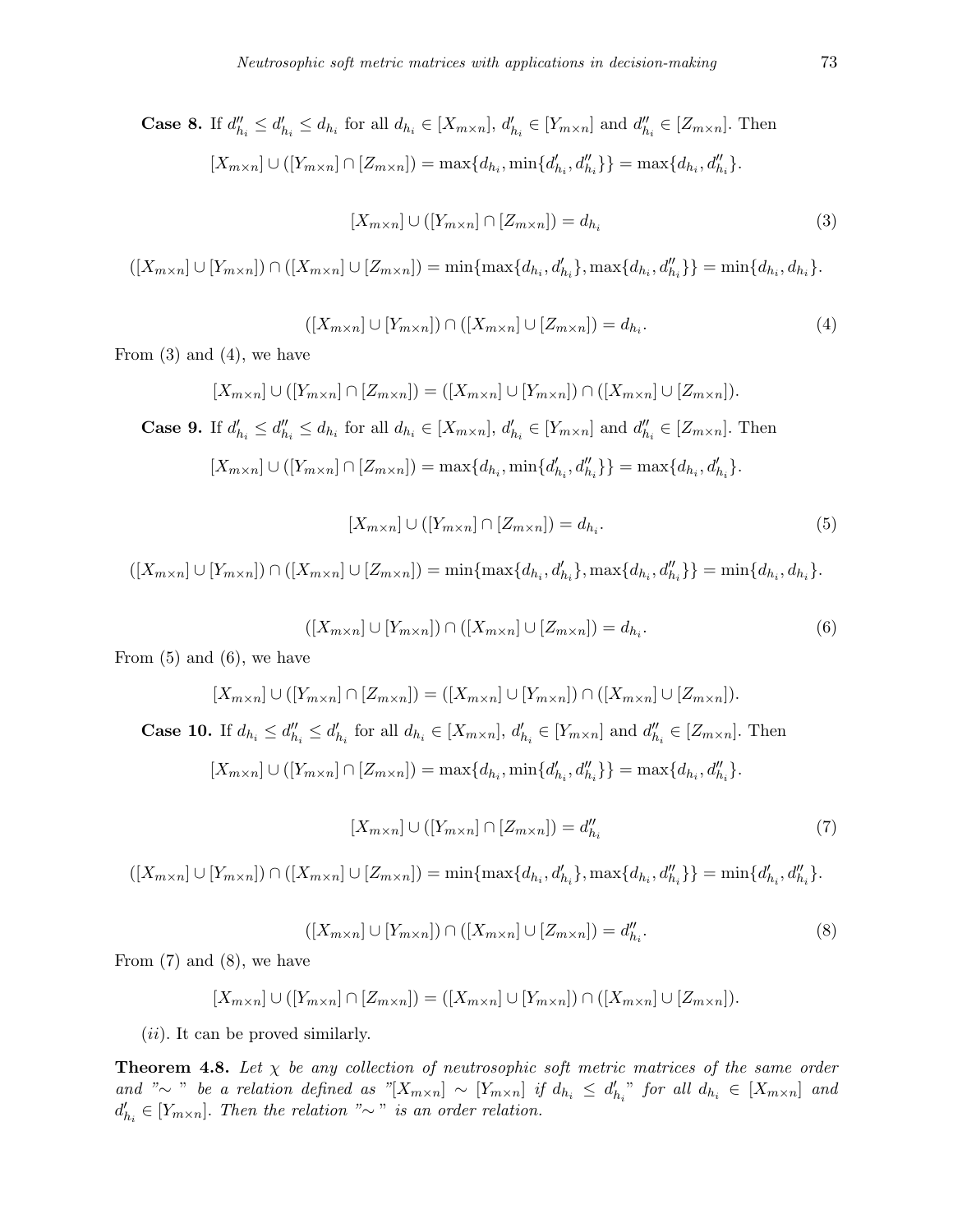**Theorem 4.9.** For any three neutrosophic soft metric matrices  $[X_{m\times n}]$ ,  $[Y_{m\times n}]$  and  $[Z_{m\times n}]$ , the *union is not distributive over symmetric difference* ∆*.*

*Proof.* For any three neutrosophic soft metric matrices  $[X_{m \times n}]$ ,  $[Y_{m \times n}]$  and  $[Z_{m \times n}]$ , we have to show that

$$
[X_{m\times n}] \cup \{[Y_{m\times n}]\Delta[Z_{m\times n}]\}\neq \{[X_{m\times n}] \cup [Y_{m\times n}]\Delta\{[X_{m\times n}] \cup [Z_{m\times n}]\}.
$$

To prove the above we assume that

$$
d_{h_i} \le d'_{h_i} \le d''_{h_i},
$$

for all  $d_{h_i} \in [X_{m \times n}]$ ,  $d'_{h_i} \in [Y_{m \times n}]$  and  $d''_{h_i} \in [Z_{m \times n}]$ . Now

$$
[Y_{m \times n}] \Delta [Z_{m \times n}] = \max \{d'_{h_i}, d''_{h_i}\} - \min \{d'_{h_i}, d''_{h_i}\} = d''_{h_i} - d'_{h_i}.
$$

Also

$$
[X_{m \times n}] \cup \{ [Y_{m \times n}] \Delta [Z_{m \times n}] \} = \max \{ d_{h_i}, d''_{h_i} - d'_{h_i} \}.
$$

If  $\max\{d_{h_i}, d''_{h_i} - d'_{h_i}\} = d_{h_i}$ , then

$$
[X_{m \times n}] \cup \{ [Y_{m \times n}] \Delta [Z_{m \times n}] \} = d_{h_i},\tag{1}
$$

which is the right hand side. Now we have to find the left hand side:

$$
[X_{m \times n}] \cup [Y_{m \times n}] = \max\{d_{h_i}, d'_{h_i}\} = d'_{h_i} = [Y_{m \times n}].
$$

Similarly

$$
[X_{m \times n}] \cup [Z_{m \times n}] = [Z_{m \times n}].
$$

Thus

$$
\{[X_{m \times n}] \cup [Y_{m \times n}]\}\Delta\{[X_{m \times n}] \cup [Z_{m \times n}]\} = [Y_{m \times n}]\Delta[Z_{m \times n}] = \max\{d'_{h_i}, d''_{h_i}\} - \min\{d'_{h_i}, d''_{h_i}\}.
$$

$$
\{[X_{m \times n}] \cup [Y_{m \times n}]\} \Delta \{[X_{m \times n}] \cup [Z_{m \times n}]\} = d''_{h_i} - d'_{h_i}.
$$
\n(2)

Hence form (1) and (2)*,* we have proved that

$$
[X_{m\times n}] \cup \{[Y_{m\times n}]\Delta[Z_{m\times n}]\}\neq \{[X_{m\times n}] \cup [Y_{m\times n}]\Delta\{[X_{m\times n}]\cup [Z_{m\times n}]\}.
$$

The proof of other cases is similar.

**Theorem 4.10.** For any three neutrosophic soft metric matrices  $[X_{m \times n}]$ ,  $[Y_{m \times n}]$  and  $[Z_{m \times n}]$ , the *intersection is not distributive over symmetric difference* ∆*.*

*Proof.* For any three neutrosophic soft metric matrices  $[X_{m \times n}]$ ,  $[Y_{m \times n}]$  and  $[Z_{m \times n}]$ , we have to show that

$$
[X_{m\times n}]\cap\{[Y_{m\times n}]\Delta[Z_{m\times n}]\}\neq\{[X_{m\times n}]\cap[Y_{m\times n}]\Delta\{[X_{m\times n}]\cap[Z_{m\times n}]\}.
$$

To prove the above we assume that

$$
d_{h_i} \le d'_{h_i} \le d''_{h_i},
$$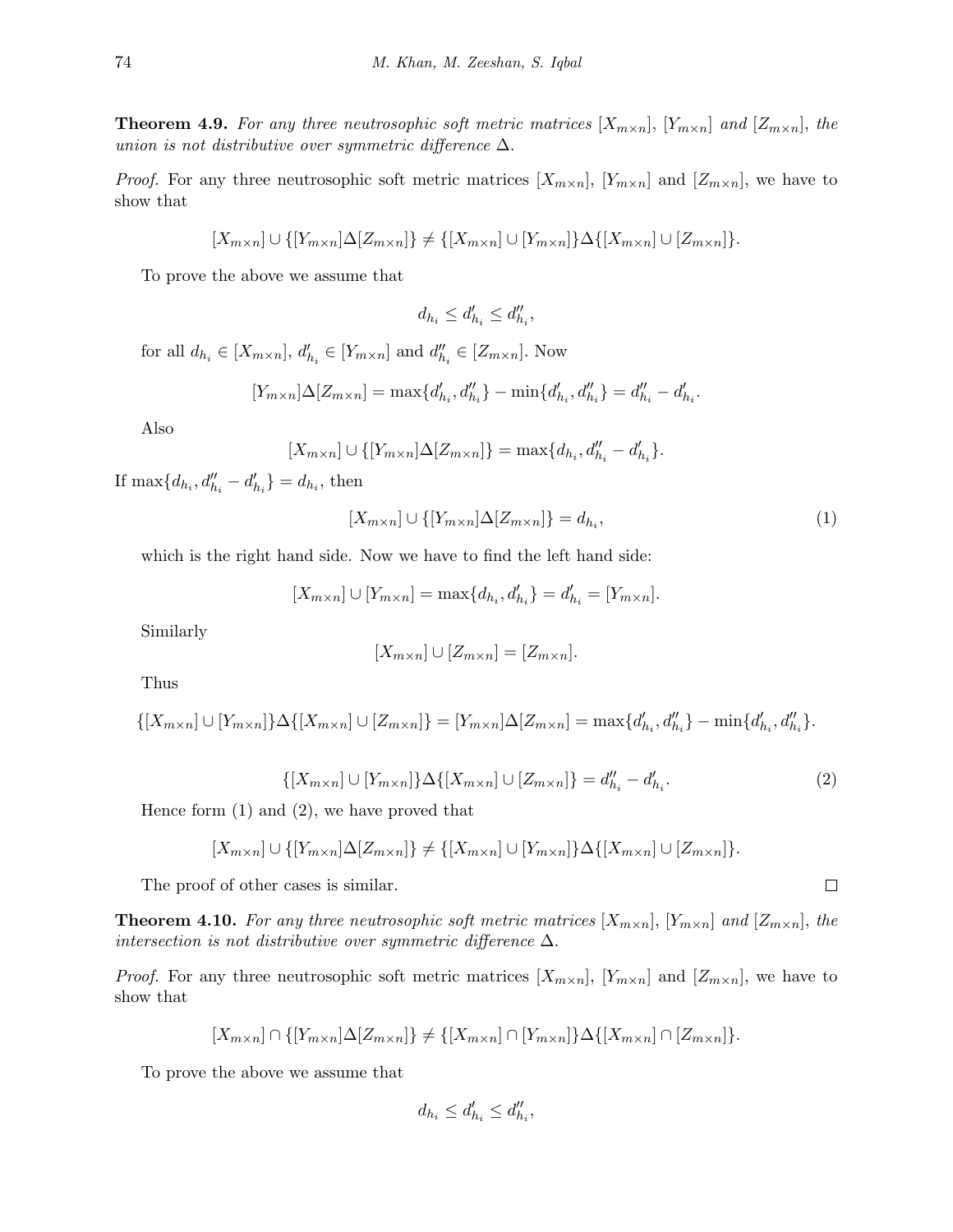for all  $d_{h_i} \in [X_{m \times n}]$ ,  $d'_{h_i} \in [Y_{m \times n}]$  and  $d''_{h_i} \in [Z_{m \times n}]$ . Now

$$
[Y_{m \times n}] \Delta [Z_{m \times n}] = \max \{d'_{h_i}, d''_{h_i}\} - \min \{d'_{h_i}, d''_{h_i}\} = d''_{h_i} - d'_{h_i}.
$$

Also

$$
[X_{m \times n}] \cap \{[Y_{m \times n}]\Delta[Z_{m \times n}]\} = \min\{d_{h_i}, d''_{h_i} - d'_{h_i}\},\
$$

if  $\min\{d_{h_i}, d''_{h_i} - d'_{h_i}\} = d_{h_i} \neq 0$ , then

$$
[X_{m \times n}] \cap \{ [Y_{m \times n}] \Delta [Z_{m \times n}] \} = d_{h_i}.
$$
\n(3)

which is the left hand side. Now we have to find the right hand side:

$$
[X_{m \times n}] \cap [Y_{m \times n}] = \min\{d_{h_i}, d'_{h_i}\} = d_{h_i} = [X_{m \times n}].
$$

Similarly

$$
[X_{m \times n}] \cap [Z_{m \times n}] = [X_{m \times n}].
$$

Thus

$$
\{[X_{m \times n}] \cap [Y_{m \times n}]\}\Delta\{[X_{m \times n}] \cap [Z_{m \times n}]\} = [X_{m \times n}]\Delta[X_{m \times n}] = \max\{d_{h_i}, d_{h_i}\} - \min\{d_{h_i}, d_{h_i}\}.
$$

$$
\{[X_{m \times n}] \cup [Y_{m \times n}]\}\Delta\{[X_{m \times n}] \cup [Z_{m \times n}]\} = d_{h_i} - d_{h_i} = 0.
$$
\n(4)

Hence from (3) and (4)*,* we have proved that

$$
[X_{m\times n}]\cap\{[Y_{m\times n}]\Delta[Z_{m\times n}]\}\neq\{[X_{m\times n}]\cap[Y_{m\times n}]\Delta\{[X_{m\times n}]\cap[Z_{m\times n}]\}.
$$

The proof of other cases is similar.

**Note.** It is worth mentioning to add here that neutrosophic soft metric matrix is more general than a fuzzy soft matrix since the degree of truth membership function, intermediate membership function, and falsity membership function are added here yielding better choice in decision-making problems.

### **5 Decision making algorithm**

In this section, we will discuss a real-life application of a neutrosophic soft metric matrix. Specifically, the neutrosophic soft metric matrix explains how to get a better and clear choice in decisionmaking problems.

We consider the problem of choosing the most appropriate house that a person will choose on the basis of his *n* number of parameters out of *m* number of houses. Let the *n* number of choice parameters are  $e_1, e_2, ..., e_n$  and the *m* numbers of houses are  $h_1, h_2, ..., h_m$ . We also assume that the performance value of the houses corresponding to the parameters is represented by a neutrosophic soft set. The performance values may be arranged in the form of a matrix using the metric function  $d_{h_i}$  called the "neutrosophic soft metric matrix".

We propose the following definitions for choice matrix and weighted choice matrix in view of a general decision-making problems and taking the idea of a neutrosophic soft metric matrix into account: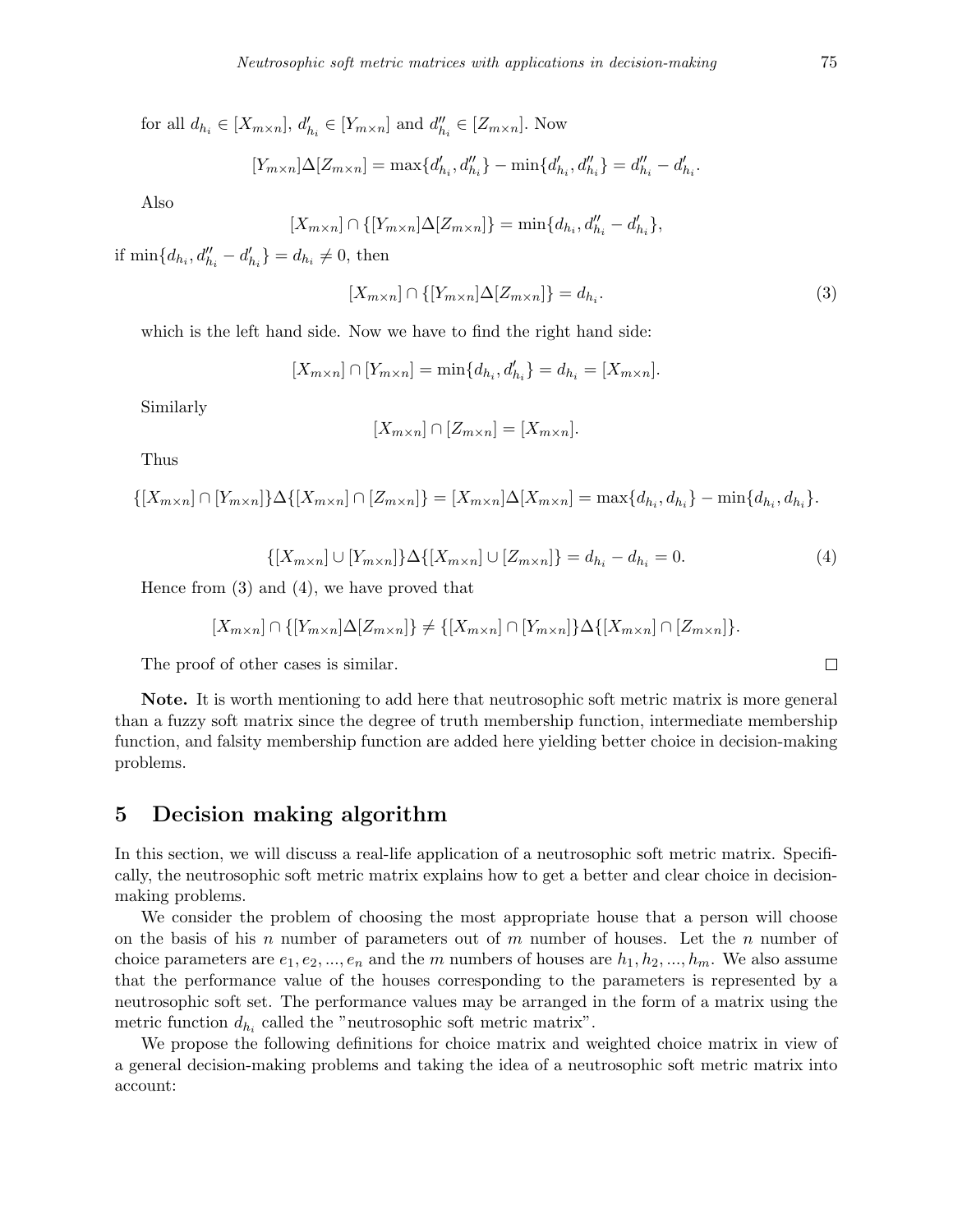**Definition 5.1.** *If*  $[X_{m \times n'}] = [d_{h_i}]_{m \times n'}$  *is a neutrosophic soft metric matrix, then the choice matrix of a neutrosophic soft metric matrix*  $[X_{m \times n'}]$  *is given by* 

$$
[C_{m \times n'}] = \left(\frac{\sum_{i,j=1}^{l} (d_h(\epsilon_\lambda(e_i), \epsilon_\lambda(e_j)))^2}{n(R)}\right)_{1 \times n},
$$

*when weights are equal. n*(*R*) *denotes the number of rows.*

**Definition 5.2.** *If*  $[X_{m \times n'}] = [d_{h_i}]_{m \times n'}$  *is a neutrosophic soft metric matrix, then the weight matrix of a neutrosophic soft metric matrix*  $[X_{m \times n'}]$  *is given by* 

$$
[W_{m \times n'}] = \left(\frac{\sum\limits_{i,j=1}^{l} w_i w_j (d_h(\epsilon_\lambda(e_i), \epsilon_\lambda(e_j)))^2}{\sum\limits_{i=1}^{r} w_i \cdot \sum\limits_{j=1}^{r} w_j}\right)_{1 \times n},
$$

*where*  $w_i > 0$  *are weights.* 

Now, we have the following algorithm to give the better choice of house. Algorithm

#### **Step 1.**

Consider the neutrosophic soft metric matrix for the houses  $h_1, h_2, \ldots, h_m$  corresponding to the parameters  $e_1, e_2, \ldots, e_l$ , that is;

[*Xm×n′*] = *dh*<sup>1</sup> (*ϵλ*(*e*1)*, ϵλ*(*e*1)) *dh*<sup>2</sup> (*ϵλ*(*e*1)*, ϵλ*(*e*1)) *. . . dhm*(*ϵλ*(*e*1)*, ϵλ*(*e*1)) *dh*<sup>1</sup> (*ϵλ*(*e*1)*, ϵλ*(*e*2)) *dh*<sup>2</sup> (*ϵλ*(*e*1)*, ϵλ*(*e*2)) *. . . dhm*(*ϵλ*(*e*1)*, ϵλ*(*e*2)) *. . . . . . . . . . . . . . . . . . dh*<sup>1</sup> (*ϵλ*(*e*1)*, ϵλ*(*el*)) *dh*<sup>2</sup> (*ϵλ*(*e*1)*, ϵλ*(*el*)) *. . . dhm*(*ϵλ*(*e*1)*, ϵλ*(*el*)) *dh*<sup>1</sup> (*ϵλ*(*e*2)*, ϵλ*(*e*1)) *dh*<sup>2</sup> (*ϵλ*(*e*2)*, ϵλ*(*e*1)) *. . . dhm*(*ϵλ*(*e*2)*, ϵλ*(*e*1)) *dh*<sup>1</sup> (*ϵλ*(*e*2)*, ϵλ*(*e*2)) *dh*<sup>2</sup> (*ϵλ*(*e*2)*, ϵλ*(*e*2)) *. . . dhm*(*ϵλ*(*e*2)*, ϵλ*(*e*2)) *. . . . . . . . . . . . . . . . . . dh*<sup>1</sup> (*ϵλ*(*e*2)*, ϵλ*(*el*)) *dh*<sup>2</sup> (*ϵλ*(*e*2)*, ϵλ*(*el*)) *. . . dhm*(*ϵλ*(*e*2)*, ϵλ*(*el*)) *. . . . . . . . . . . . . . . . . . dh*<sup>1</sup> (*ϵλ*(*el*)*, ϵλ*(*e*1)) *dh*<sup>2</sup> (*ϵλ*(*el*)*, ϵλ*(*e*1)) *. . . dhm*(*ϵλ*(*el*)*, ϵλ*(*e*1)) *dh*<sup>1</sup> (*ϵλ*(*el*)*, ϵλ*(*e*2)) *dh*<sup>2</sup> (*ϵλ*(*el*)*, ϵλ*(*e*2)) *. . . dhm*(*ϵλ*(*el*)*, ϵλ*(*e*2)) *. . . . . . . . . . . . . . . . . . dh*<sup>1</sup> (*ϵλ*(*el*)*, ϵλ*(*el*)) *dh*<sup>2</sup> (*ϵλ*(*el*)*, ϵλ*(*el*)) *. . . dhm*(*ϵλ*(*el*)*, ϵλ*(*el*)) 

where the columns  $C_1, C_2, ..., C_m$  are labelled by  $d_{h_1}, d_{h_2}, d_{h_3}, ..., d_{h_m}$  corresponding to the houses  $h_1, h_2, ..., h_m$ , respectively.

**Step 2.**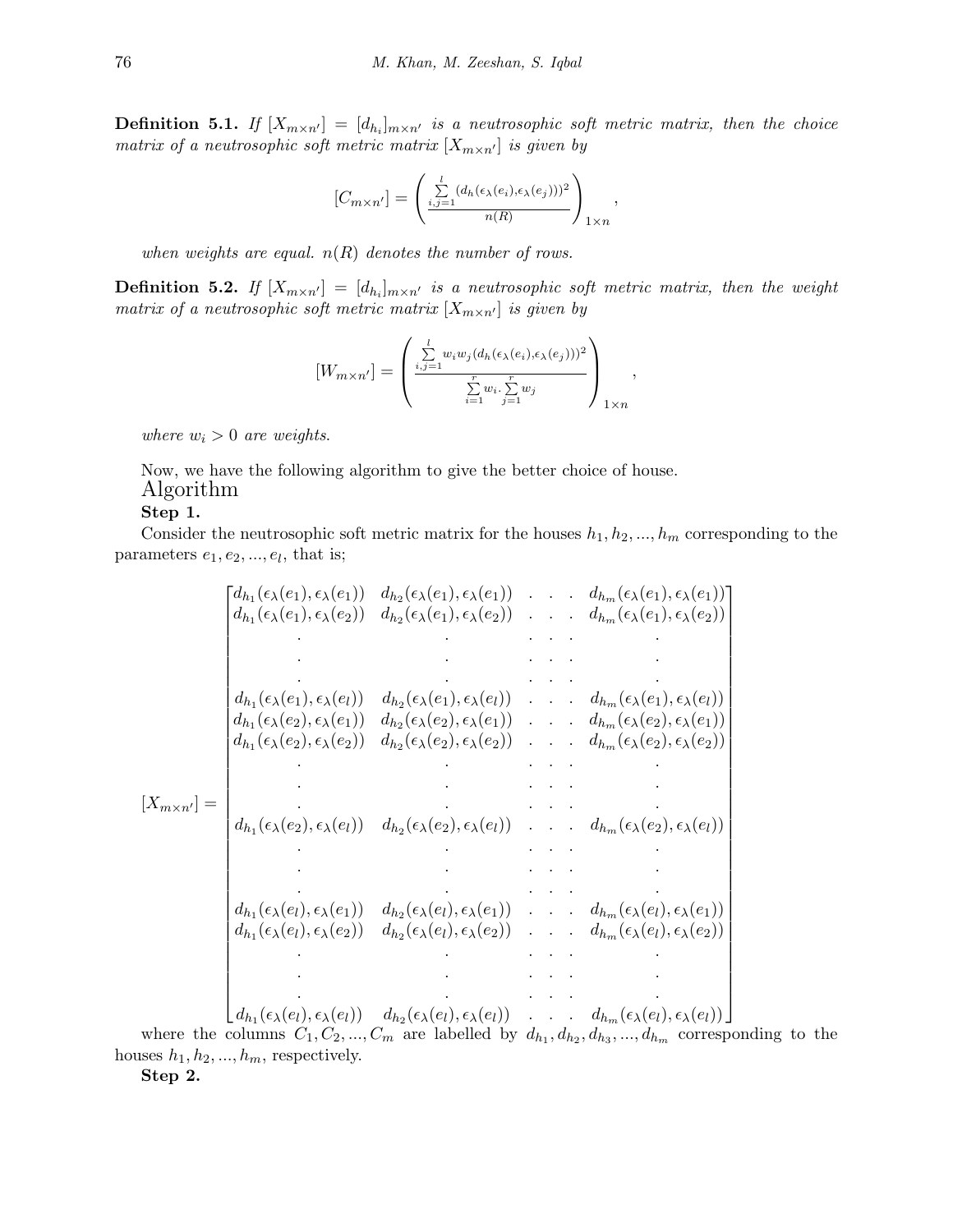Find the choice matrix of a neutrosphic soft metric matrix  $[X_{m \times n}]$ , that is,

$$
[C_{m \times n'}] = \left(\frac{\sum\limits_{i,j=1}^{l} (d_h(\epsilon_\lambda(e_i), \epsilon_\lambda(e_j)))^2}{n(R)}\right)_{1 \times n}.
$$

#### **Step 3.**

Find the weighted choice matrix of a neutrosphic soft metric matrix  $[X_{m \times n}]$ , that is,

$$
[W_{m \times n'}] = \begin{pmatrix} \sum_{i,j=1}^{l} w_i w_j (d_h(\epsilon_\lambda(e_i), \epsilon_\lambda(e_j)))^2 \\ \sum_{i=1}^{r} w_i \sum_{j=1}^{r} w_j \\ 0 & 0 \end{pmatrix}_{1 \times n}.
$$

#### **Step 4.**

If the weights are equal, it means that we give an equal preference for all the parameters then the highest membership value from  $[C_{m \times n'}]$  shows the most suitable choice for the costomer.

If the weights are unequal, it means that the customer gives preference for the para- meter over the other parameters, then the highest membership value from  $W_{m \times n'}$  shows the most suitable choice for the customer.

#### **5.1 Application**

We consider the problem to select the most suitable house which Mr. Aslam is going to choose on the basis of the parameters  $e_1 = cheap$ ,  $e_2 = beautiful$ ,  $e_3 = in good requiring$ . Let us assume that the set of three houses are  $U = \{h_1, h_2, h_3\}$ . We also assume that the performance values of the houses corresponding to the parameters are:

$$
\epsilon_{\lambda}(\text{cheap}) = \epsilon_{\lambda}(e_1) = \{ \langle h_1, 0.5, 0.6, 0.9 \rangle, \langle h_2, 0.2, 0.5, 0.3 \rangle, \langle h_3, 0.8, 0.4, 1 \rangle \},
$$
  

$$
\epsilon_{\lambda}(\text{beautiful}) = \epsilon_{\lambda}(e_2) = \{ \langle h_1, 0.8, 0.2, 0.6 \rangle, \langle h_2, 0.8, 0.5, 0.7 \rangle, \langle h_3, 0.4, 0.9, 0.1 \rangle \},
$$

 $\epsilon_{\lambda}$ (in good repairing) =  $\epsilon_{\lambda}(e_3) = \{ \langle h_1, 0.2, 0.5, 0.8 \rangle, \langle h_2, 1, 0.9, 0.1 \rangle, \langle h_3, 0.4, 0.6, 0.8 \rangle \}.$ 

Now, on the basis of algorithm defined above we have the following steps: **Step 1.**

Find the neutrosophic soft metric matrix for the houses  $h_1, h_2, h_3$  corresponding to the parameters  $e_1, e_2, e_3$ , that is; for house  $h_1$  we have

 $d_{h_1}(\epsilon_{\lambda}(e_1), \epsilon_{\lambda}(e_1)) = 0, d_{h_1}(\epsilon_{\lambda}(e_1), \epsilon_{\lambda}(e_2)) = 0.3, d_{h_1}(\epsilon_{\lambda}(e_1), \epsilon_{\lambda}(e_3)) = 0.2,$  $d_{h_1}(\epsilon_{\lambda}(e_2), \epsilon_{\lambda}(e_1)) = 0.3, d_{h_1}(\epsilon_{\lambda}(e_2), \epsilon_{\lambda}(e_2)) = 0, d_{h_1}(\epsilon_{\lambda}(e_2), \epsilon_{\lambda}(e_3)) = 0.4,$  $d_{h_1}(\epsilon_{\lambda}(e_3), \epsilon_{\lambda}(e_1)) = 0.2, d_{h_1}(\epsilon_{\lambda}(e_3), \epsilon_{\lambda}(e_2)) = 0.4, d_{h_1}(\epsilon_{\lambda}(e_3), \epsilon_{\lambda}(e_3)) = 0.$ For house  $h_2$  we have  $d_{h_2}(\epsilon_{\lambda}(e_1), \epsilon_{\lambda}(e_1)) = 0, d_{h_2}(\epsilon_{\lambda}(e_1), \epsilon_{\lambda}(e_2)) = 0.3, d_{h_2}(\epsilon_{\lambda}(e_1), \epsilon_{\lambda}(e_3)) = 0.5,$  $d_{h_2}(\epsilon_{\lambda}(e_2), \epsilon_{\lambda}(e_1)) = 0.3, d_{h_2}(\epsilon_{\lambda}(e_2), \epsilon_{\lambda}(e_2)) = 0, d_{h_2}(\epsilon_{\lambda}(e_2), \epsilon_{\lambda}(e_3)) = 0.4,$  $d_{h_2}(\epsilon_{\lambda}(e_3), \epsilon_{\lambda}(e_1)) = 0.5, d_{h_2}(\epsilon_{\lambda}(e_3), \epsilon_{\lambda}(e_2)) = 0.4, d_{h_2}(\epsilon_{\lambda}(e_3), \epsilon_{\lambda}(e_3)) = 0.$ For house  $h_3$  we have  $d_{h_3}(\epsilon_{\lambda}(e_1), \epsilon_{\lambda}(e_1)) = 0, d_{h_3}(\epsilon_{\lambda}(e_1), \epsilon_{\lambda}(e_2)) = 0.6, d_{h_3}(\epsilon_{\lambda}(e_1), \epsilon_{\lambda}(e_3)) = 0.3,$  $d_{h_3}(\epsilon_{\lambda}(e_2), \epsilon_{\lambda}(e_1)) = 0.6, d_{h_3}(\epsilon_{\lambda}(e_2), \epsilon_{\lambda}(e_2)) = 0, d_{h_3}(\epsilon_{\lambda}(e_2), \epsilon_{\lambda}(e_3)) = 0.3,$  $d_{h_3}(\epsilon_{\lambda}(e_3), \epsilon_{\lambda}(e_1)) = 0.3, d_{h_3}(\epsilon_{\lambda}(e_3), \epsilon_{\lambda}(e_2)) = 0.3, d_{h_3}(\epsilon_{\lambda}(e_3), \epsilon_{\lambda}(e_3)) = 0.$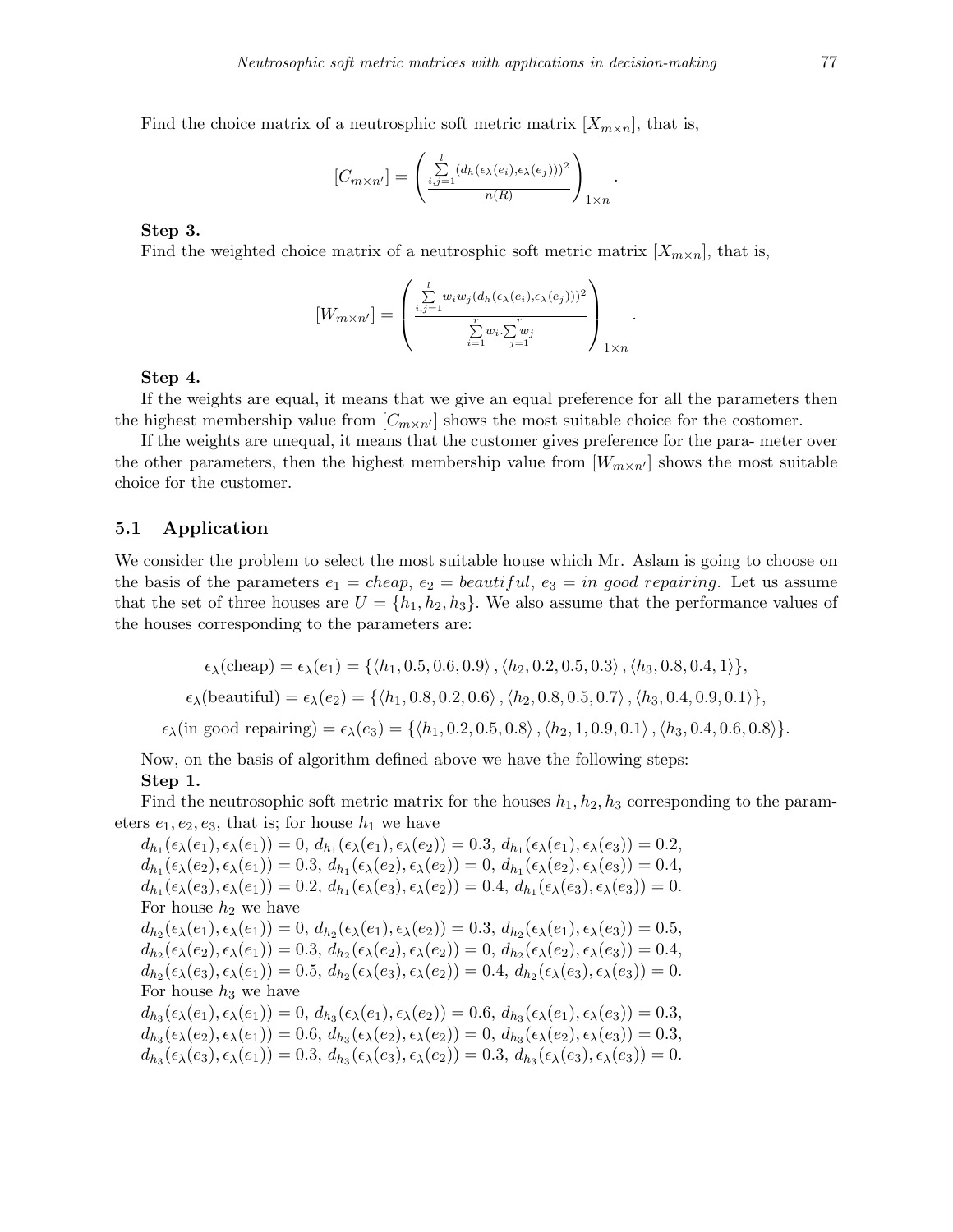The neutrosophic soft metric matrix is

$$
[X_{3\times9}] = \begin{bmatrix} 0 & 0 & 0 \\ 0.3 & 0.3 & 0.6 \\ 0.2 & 0.5 & 0.3 \\ 0.3 & 0.3 & 0.6 \\ 0 & 0 & 0 \\ 0.4 & 0.4 & 0.3 \\ 0.2 & 0.5 & 0.3 \\ 0.4 & 0.4 & 0.3 \\ 0 & 0 & 0 \end{bmatrix}.
$$

#### **Step 2.**

Find the choice matrix of a neutrosphic soft metric matrix  $[X_{m \times n}]$ , that is,

$$
[C_{1\times 3}] = [0.06 \quad 0.11 \quad 0.12].
$$

#### **Step 3.**

If the weights 0*.*2*,* 0*.*6*,* 0*.*2 are given for the parameters *cheap, beautiful, in good repairing*, respectively, then the weighted choice matrix for  $[X_{9\times3}]$  is as:

$$
[W_{1\times3}] = [0.04 \quad 0.08 \quad 0.1152]
$$

*.*

#### **Step 4.**

If the weights are equal, then the choice matrix  $[C_{1\times 3}]$  obtained in Step 2, we have the highest membership value 0.12 from  $[C_{1\times3}]$  shows that the most suitable choice for the customer is  $h_3$ . If the weights are unequal, it means that the customer gives preference for the parameter "beautiful" over the other parameters, then the highest membership value is  $0.1152$  from  $W_{1\times 3}$  shows that the most suitable choice for the costumer is again  $h_3$ .

### **6 Comparison**

The soft set, fuzzy soft set, complex fuzzy soft set, fuzzy soft matrix, complex fuzzy soft matrix, neutrosophic soft set, etc has many applications, particularly in decision-making problems. Here we presented the application of neutrosophic soft metric matrix. In this practical application, how to choose a suitable model is the main issue. We studied this approach in depth and introduced an algorithm using the matrix called the neutrosophic soft metric matrix. It is important to note here that the neutrosophic soft metric matrix is more general than the fuzzy soft matrix since the degree of true membership function, the intermediate membership function, and the falsity membership function are added here, giving better choice in decision-making problems. The model presented in this paper for identifying a suitable choice is a more effective method in decision-making problems. Through this model, we compared clearly the max value of each choice with the max value of a suitable choice. However our designed model is not a perfect one, it stuck with a deficiency of theoretical support. The concept of a neutrosophic soft metric matrix for a neutrosophic soft set may be useful for applications. Therefore, it will be significant for future work.

### **7 Conclusion**

In this paper, we introduced the concept of a neutrosophic soft metric matrix and defined different types of matrices in neutrosophic soft set theory along with examples. We have presented some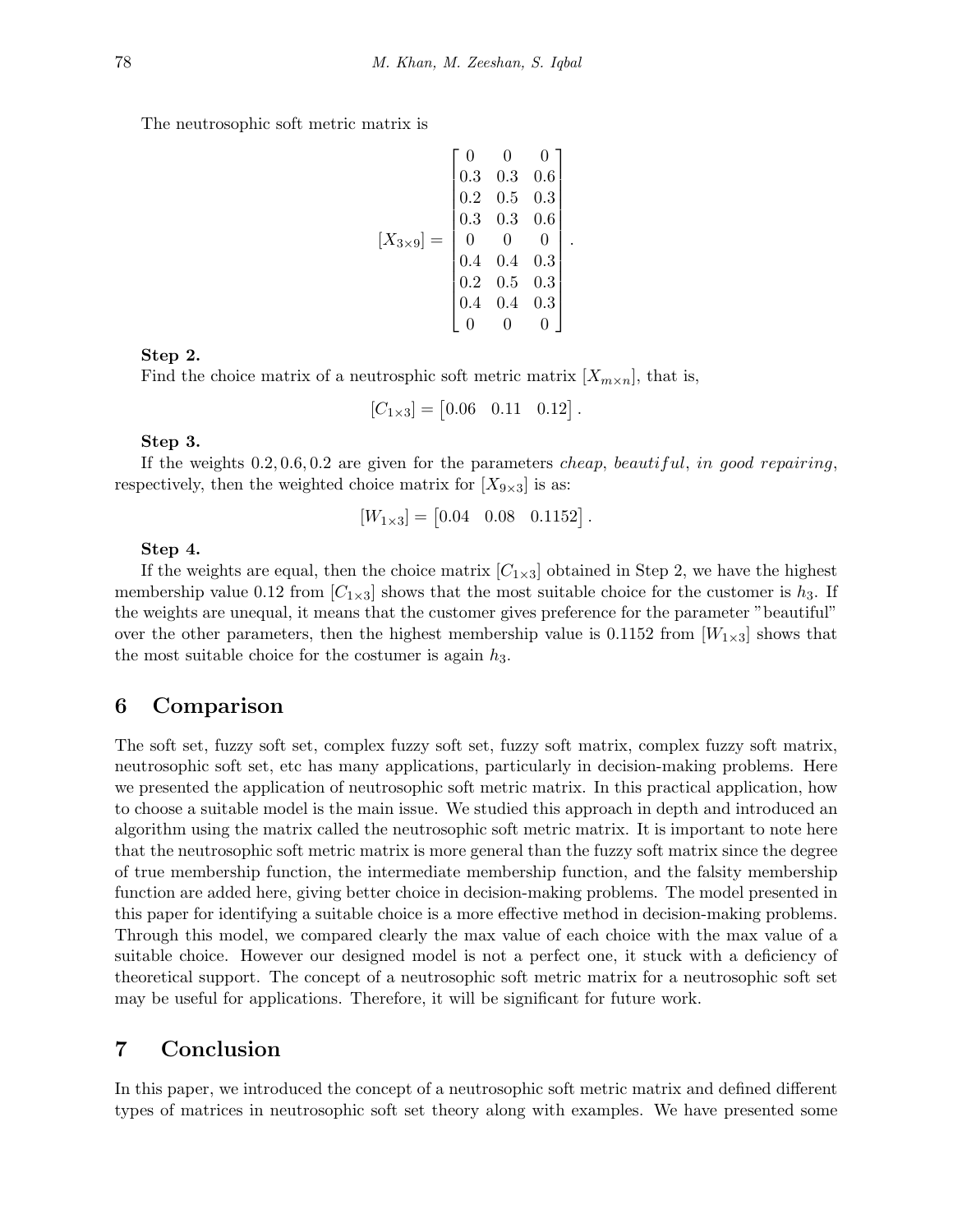basic results and examples of these matrices. Moreover, we have discussed the application of neutrosophic soft metric matrices in decision-making problems. Moreover, this work and further study of neutrosophic soft metric matrices will give a new direction of applications in different fields of science and engineering.

### **8 Acknowledgments**

This work is financially supported by the Higher Education Commission of Pakistan (Grant No: 7750/Federal/NRPU/R&D/HEC/2017).

#### **Conflict of Interests**

The authors declare that they have no conflict of interests.

**Authorship Contributions:** All authors contributed equally.

### **References**

- <span id="page-16-2"></span>[1] H. Aktas, N. Cagman, *Soft sets and soft groups*, Information Sciences, 177(3) (2007), 2726– 2735.
- <span id="page-16-1"></span>[2] M.I. Ali, F. Feng, X. Liu, W.K. Min, M. Shabir, *On some new operations in soft set theory*, Computers and Mathematics with Applications, 57(9) (2009), 1547–1553.
- <span id="page-16-9"></span>[3] M. Ali, L.H. Son, I. Deli, N.D. Tien, *Bipolar neutrosophic soft sets and applications in decision making*, Journal of Intelligent and Fuzzy Systems, 33(6) (2017), 4077–4087.
- <span id="page-16-0"></span>[4] K.T. Atanassov, *Intuitionistic fuzzy sets*, In Intuitionistic Fuzzy Sets, Springer, (1999), 1–137.
- <span id="page-16-4"></span>[5] A. Aygunoglu, H. Aygun, *Introduction to fuzzy soft groups*, Computers and Mathematics with Applications, 58(6) (2009), 1279–1286.
- <span id="page-16-5"></span>[6] S. Broumi, *Generalized neutrosophic soft set*, International Journal of Computer Science, Engineering and Information Technology, 3(2) (2013), 17–30.
- <span id="page-16-6"></span>[7] S. Broumi, F. Smarandache, *Intuitionistic neutrosophic soft set*, Journal of Information and Computing Science, 8(2) (2013), 130–140.
- <span id="page-16-10"></span>[8] N. Cağman, S. Enginoğlu, *Soft matrix theory and its decision making*, Computers and Mathematics with Applications, 59 (2010), 3308–3314.
- <span id="page-16-11"></span>[9] N. Cağman, S. Enginoğlu, *Fuzzy soft matrix theory and its applications in decision making*, Iranian Journal of Fuzzy Systems, 9(1) (2012), 109–119.
- <span id="page-16-7"></span>[10] I. Deli, *Interval-valued neutrosophic soft sets and its decision making*, International Journal of Machine Learning and Cybernetics, 8(2) (2017), 665–676.
- <span id="page-16-8"></span>[11] I. Deli, S. Broumi, *Neutrosophic soft matrices and NSM-decision making*, Journal of Intelligent and Fuzzy Systems, 28(5) (2015), 2233–2241.
- <span id="page-16-3"></span>[12] F. Feng, Y.B. Jun, X.Y. Liu, L.F.Li, *An adjustable approach to fuzzy soft set based decision making*, Journal of Computational and Applied Mathematics, 234 (2010), 10–20.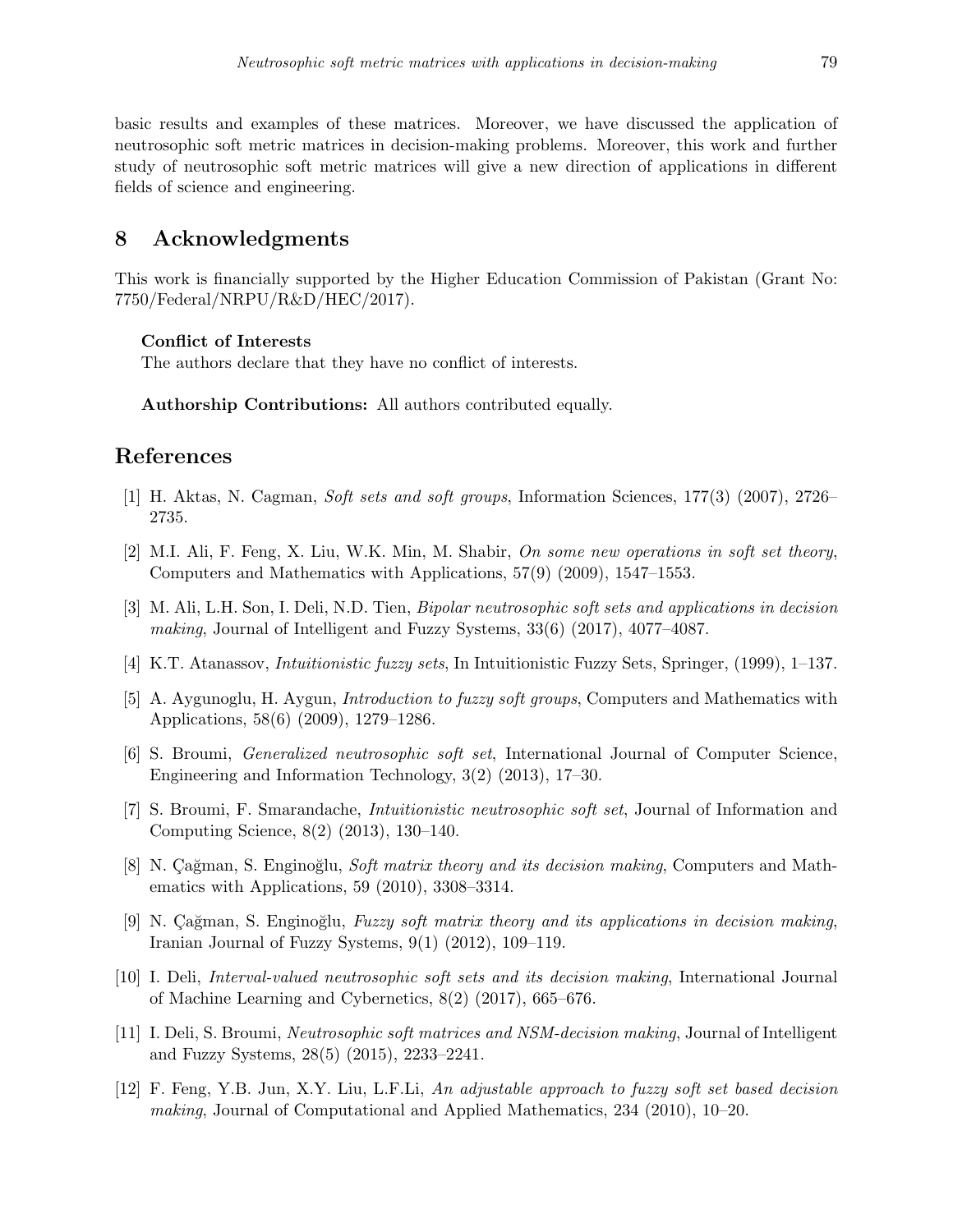- <span id="page-17-8"></span>[13] F. Feng, Y.B. Jun, X.Z. Zhao, *Soft semirings*, Computers and Mathematics with Applications, 56 (2008), 2621–2628.
- <span id="page-17-9"></span>[14] F. Feng, C. Li, B. Davvaz, M.I. Ali, *Soft sets combined with fuzzy sets and rough sets: A tentative approach*, Soft Computing, 14 (2010), 899–911.
- <span id="page-17-10"></span>[15] F. Feng, X.Y. Liu, V. Leoreanu-Fotea, Y.B. Jun, *Soft sets and rough sets*, Information Sciences, 181 (2011), 1125–1137.
- <span id="page-17-13"></span>[16] S. Jha, R. Kumar, J.M. Chatterjee, M. Khari, N. Yadav, F. Smarandache, *Neutrosophic soft set decision making for stock trending analysis*, Evolving Systems, 10(4) (2019), 621–627.
- <span id="page-17-12"></span>[17] F. Karaaslan, *Neutrosophic soft sets with applications in decision making*, Infinite Study, 2014.
- <span id="page-17-17"></span>[18] M. Khan, A.N. Saima, S.Z. Song, J.U. Youngbae, *Complex fuzzy soft matrices with applications*, Hacettepe Journal of Mathematics and Statistics, 149(2) (2020), 676–83.
- <span id="page-17-3"></span>[19] J. Maiers, Y.S. Sherif, *Applications of fuzzy set theory*, IEEE Transactions on Systems, Man, and Cybernetics, 1 (1985), 175–189.
- <span id="page-17-11"></span>[20] P.K. Maji, *Neutrosophic soft set*, Annals of Fuzzy Mathematics and Informatics, 5(1) (2013), 157–168.
- <span id="page-17-1"></span>[21] P.K. Maji, R.K. Biswas, A. Roy, *Fuzzy soft sets*, Journal of Fuzzy Mathematics, (2001), 589–602.
- <span id="page-17-2"></span>[22] P.K. Maji, R.K. Biswas, A. Roy, *Intuitionistic fuzzy soft sets*, Journal of Fuzzy Mathematics, 9(3) (2001), 677–692.
- <span id="page-17-6"></span>[23] P.K. Maji, R.K. Biswas, A. Roy, *An application of soft sets in a decision making problem*, Computers and Mathematics with Applications, 44 (2002), 1077–1083.
- <span id="page-17-7"></span>[24] P.K. Maji, R.K. Biswas, A. Roy, *Soft set theory*, Computers and Mathematics with Applications, 45 (2003), 555–562.
- <span id="page-17-16"></span>[25] S. Manna, T.M. Basu, S.K. Mondal, *A soft set based VIKOR approach for some decisionmaking problems under complex neutrosophic environment*, Engineering Applications of Artificial Intelligence, 89 (2020), 103432.
- <span id="page-17-5"></span>[26] D. Molodtsov, *Soft set theory-first results*, Computers and Mathematics with Applications, 37 (1999), 19–31.
- <span id="page-17-14"></span>[27] M.A. Qamar, N. Hassan, *An approach toward a Q-neutrosophic soft set and its application in decision making*, Symmetry, 11(2) (2019), 139.
- <span id="page-17-0"></span>[28] D. Ramot, R. Milo, M. Friedman, A. Kandel, *Complex fuzzy sets*, IEEE Transactions on Fuzzy Systems, 10(2) (2002), 171–186.
- <span id="page-17-15"></span>[29] M. Saqlain, M.N. Jafar, M. Riaz, *A new approach of neutrosophic soft set with generalized fuzzy TOPSIS in application of smart phone selection*, Neutrosophic Sets and Systems, 32 (2020), 307–316.
- <span id="page-17-4"></span>[30] F. Smarandache, *Neutrosophy: Neutrosophic probability, set, and logic: Analytic synthesis and synthetic analysis*, American Research Press, 1998.